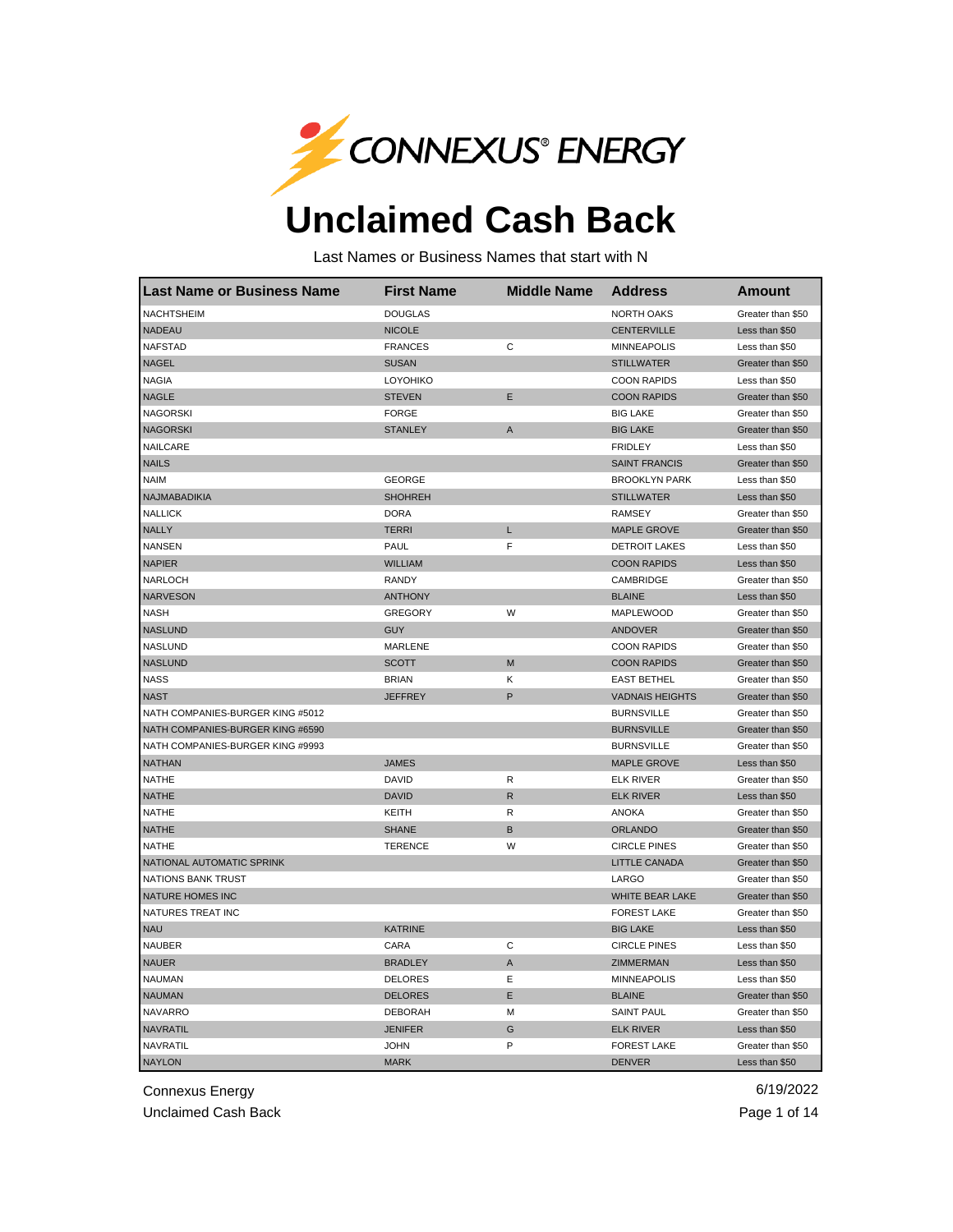| <b>Last Name or Business Name</b> | <b>First Name</b>  | <b>Middle Name</b> | <b>Address</b>          | Amount            |
|-----------------------------------|--------------------|--------------------|-------------------------|-------------------|
| <b>NAYLOR</b>                     | <b>KENT</b>        | Α                  | <b>GOLDEN VALLEY</b>    | Greater than \$50 |
| <b>NDOSI</b>                      | <b>WILLIAM</b>     | $\mathsf{N}$       | <b>COTTAGE GROVE</b>    | Greater than \$50 |
| NE METRO SCH DIST #916            |                    |                    | <b>SAINT PAUL</b>       | Less than \$50    |
| <b>NEAL</b>                       | <b>VINCENT</b>     | D                  | <b>BLAINE</b>           | Greater than \$50 |
| <b>NEARY</b>                      | <b>MATHEW</b>      | G                  | <b>BROOKLYN PARK</b>    | Greater than \$50 |
| <b>NEBEL</b>                      | <b>KEITH</b>       | A                  | <b>BIG LAKE</b>         | Less than \$50    |
| NEBEL                             | <b>KEVIN</b>       |                    | <b>ANOKA</b>            | Greater than \$50 |
| <b>NEBOLA</b>                     | <b>HOWARD</b>      | A                  | <b>ANDOVER</b>          | Greater than \$50 |
| NEDEGAARD                         | CRAIG              |                    | <b>COON RAPIDS</b>      | Greater than \$50 |
| NEDEGAARD CONSTRUCTION            |                    |                    | <b>COLUMBIA HEIGHTS</b> | Greater than \$50 |
| NEDLAND                           | <b>PAUL</b>        | G                  | ANOKA                   | Greater than \$50 |
| <b>NEDLAND</b>                    | <b>SAM</b>         | G                  | <b>ANOKA</b>            | Greater than \$50 |
| <b>NEDLAND</b>                    | <b>SUSAN</b>       | $\mathbf{I}$       | <b>ANOKA</b>            | Greater than \$50 |
| <b>NEDRY</b>                      | LORRAINE           | н                  | <b>BLAINE</b>           | Greater than \$50 |
| <b>NEEB</b>                       | <b>MARK</b>        | J                  | <b>RICE</b>             | Greater than \$50 |
| <b>NEECK</b>                      | <b>WILLIAM</b>     | J                  | <b>CIRCLE PINES</b>     | Greater than \$50 |
| <b>NEEDHAM</b>                    | <b>BRENDA</b>      | R                  | <b>COON RAPIDS</b>      | Greater than \$50 |
| NEELAMSETTY                       | <b>PRADEEP</b>     | <b>KUMAR</b>       | <b>MINNEAPOLIS</b>      | Less than \$50    |
| <b>NEFF</b>                       | CLEO               | М                  | <b>ISLE</b>             | Greater than \$50 |
| <b>NEFS</b>                       | <b>DONALD</b>      |                    | <b>CAMBRIDGE</b>        | Greater than \$50 |
| <b>NEFT</b>                       | ANDREW             | J                  | MOOSE LAKE              | Greater than \$50 |
| <b>NEGRETE</b>                    | <b>ADELA</b>       |                    | ZIMMERMAN               | Less than \$50    |
| <b>NEHRING</b>                    | DELAINA            | R                  | <b>MONTICELLO</b>       | Greater than \$50 |
| <b>NEHRING</b>                    | <b>DOROTHY</b>     |                    | <b>COON RAPIDS</b>      | Greater than \$50 |
| NEI                               | <b>BRIAN</b>       | С                  | <b>COON RAPIDS</b>      | Greater than \$50 |
| <b>NEIDENFEUHR</b>                | <b>PATRICE</b>     | M                  | <b>BIG LAKE</b>         | Less than \$50    |
| <b>NEIFERT</b>                    | LYNN               | М                  | CAMBRIDGE               | Greater than \$50 |
| <b>NEIL</b>                       | <b>DAVE</b>        |                    | <b>AITKIN</b>           | Greater than \$50 |
| <b>NEIL</b>                       | GARY               | R                  | <b>COON RAPIDS</b>      | Greater than \$50 |
| <b>NEIS</b>                       | <b>LEONARD</b>     | J                  | <b>BLAINE</b>           | Greater than \$50 |
| <b>NEIS</b>                       | <b>RUSSELL</b>     | L                  | ANDOVER                 | Greater than \$50 |
| <b>NEISEN</b>                     | <b>DAVID</b>       |                    | <b>DETROIT LAKES</b>    | Greater than \$50 |
| <b>NEISZ</b>                      | <b>HANS</b>        |                    | <b>SAINT PAUL</b>       | Less than \$50    |
| <b>NEITZEL</b>                    | <b>ROBERT</b>      | ${\sf R}$          | <b>COON RAPIDS</b>      | Greater than \$50 |
| NEITZEL                           | <b>ROLAND</b>      | G                  | <b>COON RAPIDS</b>      | Greater than \$50 |
| <b>NEKOWITSCH</b>                 | <b>STEVEN</b>      |                    | <b>FOREST LAKE</b>      | Greater than \$50 |
| <b>NELLES</b>                     | <b>JOAN</b>        | М                  | <b>MILACA</b>           | Less than \$50    |
| NELLIPUNATH                       | <b>SANTOSH</b>     |                    | <b>BLAINE</b>           | Less than \$50    |
| <b>NELSEN</b>                     | <b>DONNA</b>       | R                  | <b>BECKER</b>           | Greater than \$50 |
| <b>NELSON</b>                     | <b>ALYSSA</b>      |                    | <b>NEW PRAQUE</b>       | Less than \$50    |
| <b>NELSON</b>                     | <b>ARCHIE</b>      | Κ                  | <b>BIG LAKE</b>         | Greater than \$50 |
| <b>NELSON</b>                     | <b>BARBARA</b>     | J                  | ANOKA                   | Greater than \$50 |
| <b>NELSON</b>                     | <b>BARRY</b>       | Г                  | <b>CHAMPLIN</b>         | Greater than \$50 |
| <b>NELSON</b>                     | <b>BLAINE</b>      | A                  | <b>SAINT PAUL</b>       | Greater than \$50 |
| <b>NELSON</b>                     | <b>BRIDGETTE</b>   | М                  | <b>HAM LAKE</b>         | Greater than \$50 |
| <b>NELSON</b>                     | <b>BRION</b>       | W                  | WHITE BEAR LAKE         | Greater than \$50 |
| <b>NELSON</b>                     | <b>BRUCE</b>       | W                  | ANDOVER                 | Greater than \$50 |
| <b>NELSON</b>                     | <b>BRYAN</b>       |                    | <b>MAPLE GROVE</b>      | Greater than \$50 |
| <b>NELSON</b>                     | <b>BRYAN</b>       | LEE                | MINNEAPOLIS             | Greater than \$50 |
| <b>NELSON</b>                     | <b>CARRIE</b>      | A                  | <b>MINNEAPOLIS</b>      | Greater than \$50 |
| <b>NELSON</b>                     | <b>CECIL</b>       | L                  | <b>COON RAPIDS</b>      | Greater than \$50 |
| <b>NELSON</b>                     | <b>CELESTE</b>     | I                  | CEDAR                   | Greater than \$50 |
| <b>NELSON</b>                     | CHAD               |                    | <b>COON RAPIDS</b>      | Greater than \$50 |
| <b>NELSON</b>                     | CHARLES            | F                  | <b>DEER RIVER</b>       | Greater than \$50 |
| <b>NELSON</b>                     | <b>CHRIS</b>       | D                  | WARROAD                 | Less than \$50    |
| <b>NELSON</b>                     | <b>CHRISTOPHER</b> | D                  | <b>BECKER</b>           | Greater than \$50 |

Unclaimed Cash Back **Page 2 of 14**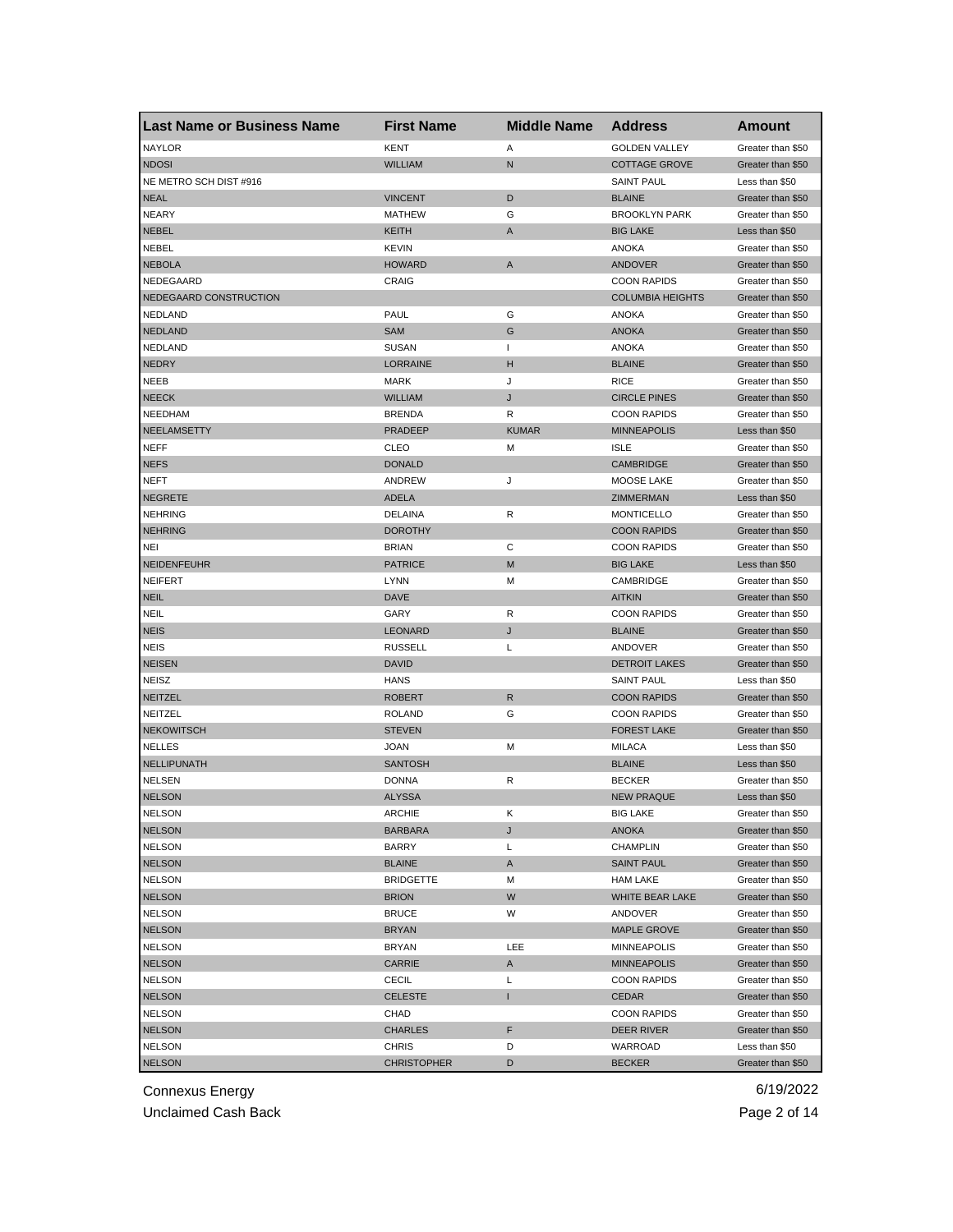| <b>Last Name or Business Name</b> | <b>First Name</b> | <b>Middle Name</b> | <b>Address</b>          | Amount            |
|-----------------------------------|-------------------|--------------------|-------------------------|-------------------|
| <b>NELSON</b>                     | <b>CLAUDE</b>     | R                  | MOUNDSVIEW              | Greater than \$50 |
| <b>NELSON</b>                     | <b>COREEN</b>     | A                  | <b>ISANTI</b>           | Less than \$50    |
| <b>NELSON</b>                     | <b>COREY</b>      | J                  | <b>ANOKA</b>            | Less than \$50    |
| <b>NELSON</b>                     | <b>CURT</b>       |                    | <b>ROGERS</b>           | Greater than \$50 |
| <b>NELSON</b>                     | <b>CYNTHIA</b>    | J                  | <b>MINNEAPOLIS</b>      | Greater than \$50 |
| <b>NELSON</b>                     | <b>CYNTHIA</b>    | M                  | <b>STANCHFIELD</b>      | Greater than \$50 |
| <b>NELSON</b>                     | <b>D'ETTE</b>     | J                  | <b>ISANTI</b>           | Less than \$50    |
| <b>NELSON</b>                     | DALE              | L                  | <b>CAMBRIDGE</b>        | Greater than \$50 |
| <b>NELSON</b>                     | DAN               | Α                  | <b>COON RAPIDS</b>      | Greater than \$50 |
| <b>NELSON</b>                     | <b>DANIEL</b>     |                    | <b>COON RAPIDS</b>      | Greater than \$50 |
| <b>NELSON</b>                     | DANIEL            | Α                  | RAMSEY                  | Greater than \$50 |
| <b>NELSON</b>                     | <b>DARLENE</b>    | P                  | <b>ANOKA</b>            | Less than \$50    |
| <b>NELSON</b>                     | <b>DARRIN</b>     | R                  | <b>COON RAPIDS</b>      | Greater than \$50 |
| <b>NELSON</b>                     | <b>DAVID</b>      | A                  | <b>WASKOM</b>           | Less than \$50    |
| <b>NELSON</b>                     | <b>DAVID</b>      | Α                  | ANDOVER                 | Greater than \$50 |
| <b>NELSON</b>                     | <b>DAVID</b>      | Ε                  | <b>CAMBRIDGE</b>        | Greater than \$50 |
| <b>NELSON</b>                     | <b>DAVID</b>      | J                  | MILACA                  | Greater than \$50 |
| <b>NELSON</b>                     | <b>DAVID</b>      | J                  | <b>CHASKA</b>           | Greater than \$50 |
| <b>NELSON</b>                     | DAVID             | R                  | <b>SAINT CLOUD</b>      | Greater than \$50 |
| <b>NELSON</b>                     | <b>DAVID</b>      | W                  | <b>KANSAS CITY</b>      | Greater than \$50 |
| <b>NELSON</b>                     | <b>DEAN</b>       | м                  | CEDAR                   | Greater than \$50 |
| <b>NELSON</b>                     | <b>DENNIS</b>     | A                  | <b>ISANTI</b>           | Greater than \$50 |
| <b>NELSON</b>                     | <b>DENNY</b>      |                    | <b>MAPLE LAKE</b>       | Less than \$50    |
| <b>NELSON</b>                     | <b>DEWAYNE</b>    | A                  | TRUTH OR<br>CONSEQUENCE | Less than \$50    |
| <b>NELSON</b>                     | <b>DONALD</b>     | Ε                  | <b>GOLDEN VALLEY</b>    | Greater than \$50 |
| <b>NELSON</b>                     | <b>DONALD</b>     | Г                  | YPSILANTI               | Greater than \$50 |
| <b>NELSON</b>                     | <b>DONALD</b>     | R                  | <b>WYOMING</b>          | Greater than \$50 |
| <b>NELSON</b>                     | <b>DOROTHY</b>    | $\mathsf R$        | <b>BLAINE</b>           | Greater than \$50 |
| <b>NELSON</b>                     | <b>DOUGLAS</b>    | С                  | <b>MANKATO</b>          | Less than \$50    |
| <b>NELSON</b>                     | <b>DOUGLAS</b>    | J                  | <b>ELKO NEW MARKET</b>  | Greater than \$50 |
| <b>NELSON</b>                     | <b>DOUGLAS</b>    | S                  | <b>ELLSWORTH</b>        | Greater than \$50 |
| <b>NELSON</b>                     | <b>DUANE</b>      |                    | <b>PRINCETON</b>        | Greater than \$50 |
| <b>NELSON</b>                     | <b>ELMER</b>      | N                  | <b>ANACOCO</b>          | Less than \$50    |
| <b>NELSON</b>                     | <b>ERIC</b>       | A                  | <b>MINNEAPOLIS</b>      | Less than \$50    |
| <b>NELSON</b>                     | ERIC              | R                  | <b>BIG LAKE</b>         | Greater than \$50 |
| <b>NELSON</b>                     | <b>ERIK</b>       | J                  | <b>CHISAGO CITY</b>     | Greater than \$50 |
| <b>NELSON</b>                     | <b>EVERETT</b>    | W                  | SPRING LK PK            | Greater than \$50 |
| <b>NELSON</b>                     | <b>EVERETTE</b>   | O                  | <b>ELBOW LAKE</b>       | Greater than \$50 |
| <b>NELSON</b>                     | <b>FLOYD</b>      |                    | <b>BLAINE</b>           | Greater than \$50 |
| <b>NELSON</b>                     | GARY              |                    | <b>BROOK PARK</b>       | Greater than \$50 |
| <b>NELSON</b>                     | GISELA            |                    | <b>FOREST LAKE</b>      | Less than \$50    |
| <b>NELSON</b>                     | <b>GLENDA</b>     |                    | <b>LINO LAKES</b>       | Less than \$50    |
| <b>NELSON</b>                     | <b>GLENN</b>      | W                  | <b>GOLD CANYON</b>      | Less than \$50    |
| <b>NELSON</b>                     | <b>GORDON</b>     | L.                 | <b>COON RAPIDS</b>      | Greater than \$50 |
| <b>NELSON</b>                     | <b>GORDON</b>     | т                  | <b>FARMINGTON</b>       | Greater than \$50 |
| <b>NELSON</b>                     | <b>GREG</b>       | D                  | <b>VADNAIS HEIGHTS</b>  | Greater than \$50 |
| <b>NELSON</b>                     | GREG              | S                  | <b>ROSEMOUNT</b>        | Greater than \$50 |
| <b>NELSON</b>                     | <b>GREGG</b>      |                    | <b>SAINT PAUL</b>       | Greater than \$50 |
| <b>NELSON</b>                     | <b>GREGORY</b>    | С                  | PINE CITY               | Less than \$50    |
| <b>NELSON</b>                     | <b>GREGORY</b>    | Κ                  | <b>PRINCETON</b>        | Less than \$50    |
| <b>NELSON</b>                     | GREGORY           | Κ                  | ISANTI                  | Greater than \$50 |
| <b>NELSON</b>                     | <b>GUY</b>        | L                  | <b>COON RAPIDS</b>      | Greater than \$50 |
| <b>NELSON</b>                     | <b>HARRY</b>      | н                  | <b>BROOKLYN PARK</b>    | Greater than \$50 |
| <b>NELSON</b>                     | <b>HERBERT</b>    | Α                  | <b>SAINT PAUL</b>       | Greater than \$50 |
| <b>NELSON</b>                     | HERBERT           | Α                  | SAINT PAUL              | Greater than \$50 |

Connexus Energy 6/19/2022 Unclaimed Cash Back **Page 3 of 14**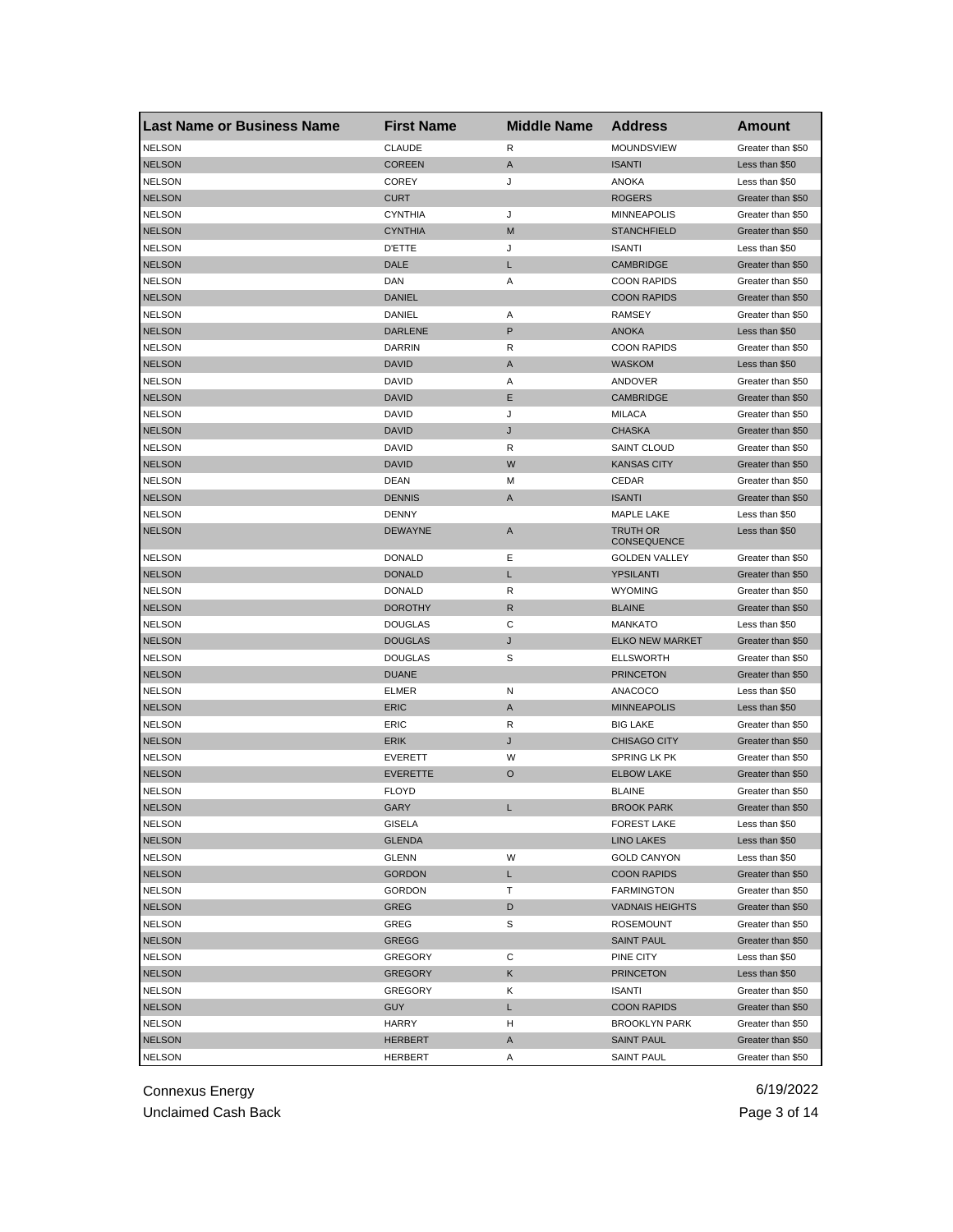| <b>Last Name or Business Name</b> | <b>First Name</b> | <b>Middle Name</b> | <b>Address</b>         | Amount            |
|-----------------------------------|-------------------|--------------------|------------------------|-------------------|
| <b>NELSON</b>                     | <b>HERBERT</b>    | A                  | <b>EAGAN</b>           | Less than \$50    |
| <b>NELSON</b>                     | <b>JACK</b>       | M                  | <b>STACY</b>           | Greater than \$50 |
| <b>NELSON</b>                     | <b>JAMES</b>      |                    | <b>STILLWATER</b>      | Greater than \$50 |
| <b>NELSON</b>                     | JAMES             | С                  | <b>HERMANTOWN</b>      | Greater than \$50 |
| <b>NELSON</b>                     | <b>JAMES</b>      | <b>CLARK</b>       | <b>WALKER</b>          | Less than \$50    |
| <b>NELSON</b>                     | JAMES             | <b>RD</b>          | MAPLE GROVE            | Less than \$50    |
| <b>NELSON</b>                     | <b>JAMES</b>      | S                  | <b>SAINT PAUL</b>      | Less than \$50    |
| <b>NELSON</b>                     | JAMES             | W                  | ANDOVER                | Greater than \$50 |
| <b>NELSON</b>                     | <b>JAMIE</b>      |                    | <b>VADNAIS HEIGHTS</b> | Greater than \$50 |
| <b>NELSON</b>                     | <b>JEANNE</b>     | D                  | <b>COON RAPIDS</b>     | Greater than \$50 |
| <b>NELSON</b>                     | <b>JEFF</b>       |                    | <b>SAINT PAUL</b>      | Greater than \$50 |
| <b>NELSON</b>                     | <b>JEFFREY</b>    | Α                  | <b>WOODBURY</b>        | Greater than \$50 |
| <b>NELSON</b>                     | <b>JEROLD</b>     | $\circ$            | <b>SAINT PAUL</b>      | Greater than \$50 |
| <b>NELSON</b>                     | <b>JOAN</b>       |                    | <b>CIRCLE PINES</b>    | Less than \$50    |
| <b>NELSON</b>                     | <b>JOHN</b>       | R                  | WHITE BEAR LAKE        | Less than \$50    |
| <b>NELSON</b>                     | <b>JON</b>        | G                  | <b>MINNEAPOLIS</b>     | Greater than \$50 |
| <b>NELSON</b>                     | JULIE             | A                  | <b>COON RAPIDS</b>     | Greater than \$50 |
| <b>NELSON</b>                     | JULIE             | Α                  | <b>MINNEAPOLIS</b>     | Less than \$50    |
| <b>NELSON</b>                     | <b>KARI</b>       |                    | <b>SARTELL</b>         | Less than \$50    |
| <b>NELSON</b>                     | <b>KARIN</b>      | L                  | ZIMMERMAN              | Less than \$50    |
| <b>NELSON</b>                     | <b>KEITH</b>      | W                  | <b>WEST PLAINS</b>     | Greater than \$50 |
| <b>NELSON</b>                     | KELLY             | J                  | <b>PRINCETON</b>       | Greater than \$50 |
| <b>NELSON</b>                     | <b>KENNETH</b>    |                    | <b>BECKER</b>          | Greater than \$50 |
| <b>NELSON</b>                     | <b>KENNETH</b>    | LEE                | <b>BETHEL</b>          | Greater than \$50 |
| <b>NELSON</b>                     | <b>KIM</b>        |                    | <b>CHAMPLIN</b>        | Less than \$50    |
| <b>NELSON</b>                     | <b>KIM</b>        |                    | <b>SPARKS</b>          | Less than \$50    |
| <b>NELSON</b>                     | <b>KIM</b>        | A                  | <b>ISANTI</b>          | Greater than \$50 |
| <b>NELSON</b>                     | <b>KRISTINE</b>   | C                  | SAVAGE                 | Greater than \$50 |
| <b>NELSON</b>                     | LANCE             |                    | ANOKA                  | Greater than \$50 |
| <b>NELSON</b>                     | LANCE             |                    | <b>SAUK RAPIDS</b>     | Less than \$50    |
| <b>NELSON</b>                     | LARRY             |                    | <b>COON RAPIDS</b>     | Greater than \$50 |
| <b>NELSON</b>                     | LAURA             | D                  | <b>COON RAPIDS</b>     | Greater than \$50 |
| <b>NELSON</b>                     | <b>LAWRENCE</b>   | P                  | <b>COON RAPIDS</b>     | Greater than \$50 |
| <b>NELSON</b>                     | LELAND            |                    | <b>BLAINE</b>          | Greater than \$50 |
| <b>NELSON</b>                     | LEONARD           |                    | <b>BEAVER BAY</b>      | Less than \$50    |
| <b>NELSON</b>                     | LEROY             | Α                  | <b>ISANTI</b>          | Greater than \$50 |
| <b>NELSON</b>                     | <b>LEROY</b>      | A                  | <b>ISANTI</b>          | Greater than \$50 |
| <b>NELSON</b>                     | <b>LINCOLN</b>    |                    | <b>PRINCETON</b>       | Greater than \$50 |
| <b>NELSON</b>                     | <b>LOLA</b>       | M                  | <b>STACY</b>           | Greater than \$50 |
| <b>NELSON</b>                     | LOYD              | M                  | SARTELL                | Greater than \$50 |
| <b>NELSON</b>                     | LYNN              | ĸ,                 | <b>BLAINE</b>          | Greater than \$50 |
| <b>NELSON</b>                     | MANLEY            | M                  | MARINE ON ST CROIX     | Less than \$50    |
| <b>NELSON</b>                     | <b>MARCIA</b>     | D                  | <b>SUPERIOR</b>        | Less than \$50    |
| <b>NELSON</b>                     | MARIE             | т                  | <b>SAN FRANCISCO</b>   | Greater than \$50 |
| <b>NELSON</b>                     | <b>MARK</b>       |                    | <b>WYOMING</b>         | Less than \$50    |
| <b>NELSON</b>                     | MARK              | С                  | <b>SAINT PAUL</b>      | Greater than \$50 |
| <b>NELSON</b>                     | <b>MARLYS</b>     |                    | <b>WYOMING</b>         | Greater than \$50 |
| <b>NELSON</b>                     | MARTIN            | L                  | CAMBRIDGE              | Less than \$50    |
| <b>NELSON</b>                     | MARY              |                    | <b>HAM LAKE</b>        | Greater than \$50 |
| <b>NELSON</b>                     | MATTHEW           |                    | <b>CORVALLIS</b>       | Less than \$50    |
| <b>NELSON</b>                     | <b>MERRILL</b>    | O                  | ANOKA                  | Greater than \$50 |
| <b>NELSON</b>                     | <b>MICHAEL</b>    | В                  | <b>CLEARWATER</b>      | Greater than \$50 |
| <b>NELSON</b>                     | <b>MICHAEL</b>    | J                  | <b>BLAINE</b>          | Greater than \$50 |
| <b>NELSON</b>                     | <b>MICHELLE</b>   |                    | MILACA                 | Greater than \$50 |
| <b>NELSON</b>                     | <b>MICKEY</b>     | <b>CHARLES</b>     | <b>RAMSEY</b>          | Greater than \$50 |
| <b>NELSON</b>                     | MOLLY             | С                  | <b>SAINT PAUL</b>      | Less than \$50    |
|                                   |                   |                    |                        |                   |

Unclaimed Cash Back **Page 4 of 14**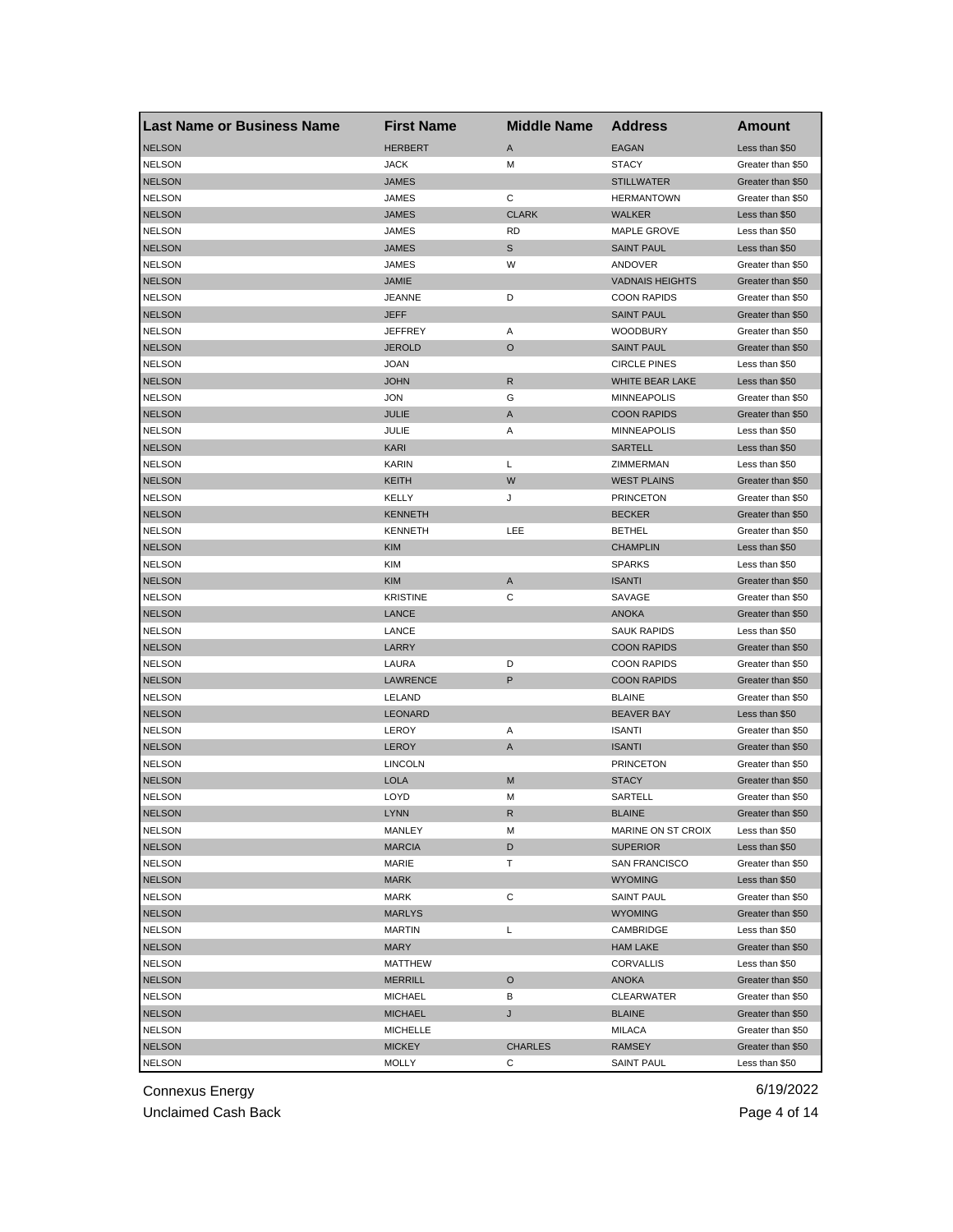| <b>Last Name or Business Name</b> | <b>First Name</b> | <b>Middle Name</b> | <b>Address</b>             | <b>Amount</b>     |
|-----------------------------------|-------------------|--------------------|----------------------------|-------------------|
| <b>NELSON</b>                     | <b>MONICA</b>     | M                  | <b>BLAINE</b>              | Greater than \$50 |
| <b>NELSON</b>                     | MYRTLE            |                    | CHISAGO CITY               | Greater than \$50 |
| <b>NELSON</b>                     | <b>PAMELA</b>     | J                  | <b>MOUNDSVIEW</b>          | Greater than \$50 |
| <b>NELSON</b>                     | <b>PATRICK</b>    | P                  | <b>KELLIHER</b>            | Greater than \$50 |
| <b>NELSON</b>                     | <b>PAUL</b>       | н                  | <b>ANOKA</b>               | Greater than \$50 |
| <b>NELSON</b>                     | PAULETTE          | S                  | <b>BROOK PARK</b>          | Less than \$50    |
| <b>NELSON</b>                     | PHILIP            | P                  | <b>WHITE</b>               | Greater than \$50 |
| <b>NELSON</b>                     | <b>PHYLLIS</b>    | J                  | <b>COON RAPIDS</b>         | Less than \$50    |
| <b>NELSON</b>                     | <b>RACHEL</b>     | L                  | <b>COON RAPIDS</b>         | Less than \$50    |
| <b>NELSON</b>                     | RALPH             | Α                  | <b>COON RAPIDS</b>         | Greater than \$50 |
| <b>NELSON</b>                     | <b>RANDALL</b>    | D                  | <b>COON RAPIDS</b>         | Greater than \$50 |
| <b>NELSON</b>                     | RANDY             |                    | <b>BLAINE</b>              | Greater than \$50 |
| <b>NELSON</b>                     | <b>RANDY</b>      | Τ                  | <b>EAST BETHEL</b>         | Less than \$50    |
| <b>NELSON</b>                     | <b>RICHARD</b>    | Α                  | <b>FOREST LAKE</b>         | Greater than \$50 |
| <b>NELSON</b>                     | <b>RICHARD</b>    | D                  | <b>MONTICELLO</b>          | Less than \$50    |
| <b>NELSON</b>                     | <b>RICHARD</b>    | N                  | <b>MINNEAPOLIS</b>         | Greater than \$50 |
| <b>NELSON</b>                     | <b>RICHARD</b>    | P                  | <b>DALBO</b>               | Greater than \$50 |
| <b>NELSON</b>                     | <b>RICHARD</b>    | R                  | <b>AURORA</b>              | Greater than \$50 |
| <b>NELSON</b>                     | <b>RICKIE</b>     | D                  | <b>ROSEVILLE</b>           | Greater than \$50 |
| <b>NELSON</b>                     | <b>RICKY</b>      | H                  | <b>MINNEAPOLIS</b>         | Greater than \$50 |
| <b>NELSON</b>                     | <b>ROBERT</b>     | A                  | <b>BLAINE</b>              | Greater than \$50 |
| <b>NELSON</b>                     | <b>ROBERT</b>     | <b>ADOLPH</b>      | ANDOVER                    | Less than \$50    |
| <b>NELSON</b>                     | <b>ROBERT</b>     | D                  | <b>BLAINE</b>              | Greater than \$50 |
| <b>NELSON</b>                     | <b>ROBERT</b>     | G                  | <b>NORTH BRANCH</b>        | Greater than \$50 |
| <b>NELSON</b>                     | <b>ROBERT</b>     | L                  | <b>CAMBRIDGE</b>           | Greater than \$50 |
| <b>NELSON</b>                     | <b>ROGER</b>      | N                  | <b>BLAINE</b>              | Less than \$50    |
| <b>NELSON</b>                     | <b>RONALD</b>     | A                  | <b>STILLWATER</b>          | Greater than \$50 |
| <b>NELSON</b>                     | RONALD            | Α                  | <b>BIG LAKE</b>            | Greater than \$50 |
| <b>NELSON</b>                     | <b>ROY</b>        |                    | <b>BECKER</b>              | Less than \$50    |
| <b>NELSON</b>                     | SANDY             | J                  | <b>BIG LAKE</b>            | Greater than \$50 |
| <b>NELSON</b>                     | <b>SARA</b>       |                    | <b>CEDAR</b>               | Less than \$50    |
| <b>NELSON</b>                     | SCOTT             | Α                  | EAGAN                      | Greater than \$50 |
| <b>NELSON</b>                     | <b>SCOTT</b>      | A                  | <b>ISANTI</b>              | Greater than \$50 |
| <b>NELSON</b>                     | SCOTT             | D                  | MARINE ON ST CROIX         | Greater than \$50 |
| <b>NELSON</b>                     | <b>SHARON</b>     | M                  | <b>PRINCETON</b>           | Greater than \$50 |
| <b>NELSON</b>                     | SHAWN             |                    | CAMBRIDGE                  | Greater than \$50 |
| <b>NELSON</b>                     | <b>STANLEY</b>    | R                  | <b>DERIDDER</b>            | Greater than \$50 |
| <b>NELSON</b>                     | STANLEY           | R                  | <b>MENTOR</b>              | Greater than \$50 |
| <b>NELSON</b>                     | <b>SUZEN</b>      | R                  | <b>WYOMING</b>             | Greater than \$50 |
| <b>NELSON</b>                     | TAMARA            | М                  | <b>COON RAPIDS</b>         | Greater than \$50 |
| <b>NELSON</b>                     | TERESA            | M                  | <b>ANOKA</b>               | Greater than \$50 |
| <b>NELSON</b>                     | TESSA             | R                  | <b>MINNEAPOLIS</b>         | Less than \$50    |
| <b>NELSON</b>                     | <b>THOMAS</b>     | D                  | FORT WORTH                 | Greater than \$50 |
| <b>NELSON</b>                     | THOMAS            | M                  | RAMSEY                     | Less than \$50    |
| <b>NELSON</b>                     | <b>THOMAS</b>     | P                  | <b>MINNEAPOLIS</b>         | Less than \$50    |
| <b>NELSON</b>                     | THORWALD          | R                  | <b>EDINA</b>               | Greater than \$50 |
| <b>NELSON</b>                     | <b>TIFFANY</b>    | С                  | ZIMMERMAN                  | Greater than \$50 |
| <b>NELSON</b>                     | TIFFANY           | M                  | <b>INVER GROVE HEIGHTS</b> | Greater than \$50 |
| <b>NELSON</b>                     | <b>TY</b>         |                    | <b>BLAINE</b>              | Greater than \$50 |
| <b>NELSON</b>                     | VERNA             | L                  | <b>ISANTI</b>              | Greater than \$50 |
| <b>NELSON</b>                     | <b>VIRGINIA</b>   | M                  | <b>FOREST LAKE</b>         | Less than \$50    |
| <b>NELSON</b>                     | WALLACE           | Ε                  | <b>MAHTOMEDI</b>           | Greater than \$50 |
| <b>NELSON</b>                     | WILFRED           | J                  | <b>BIG LAKE</b>            | Greater than \$50 |
| <b>NELSON</b>                     | WILLIAM           | F                  | <b>COON RAPIDS</b>         | Greater than \$50 |
| <b>NEMETH</b>                     | <b>JULIUS</b>     |                    | ZIMMERMAN                  | Greater than \$50 |
| <b>NEMETH</b>                     | TROY              | S                  | <b>ELK RIVER</b>           | Greater than \$50 |
|                                   |                   |                    |                            |                   |

Unclaimed Cash Back **Page 5 of 14**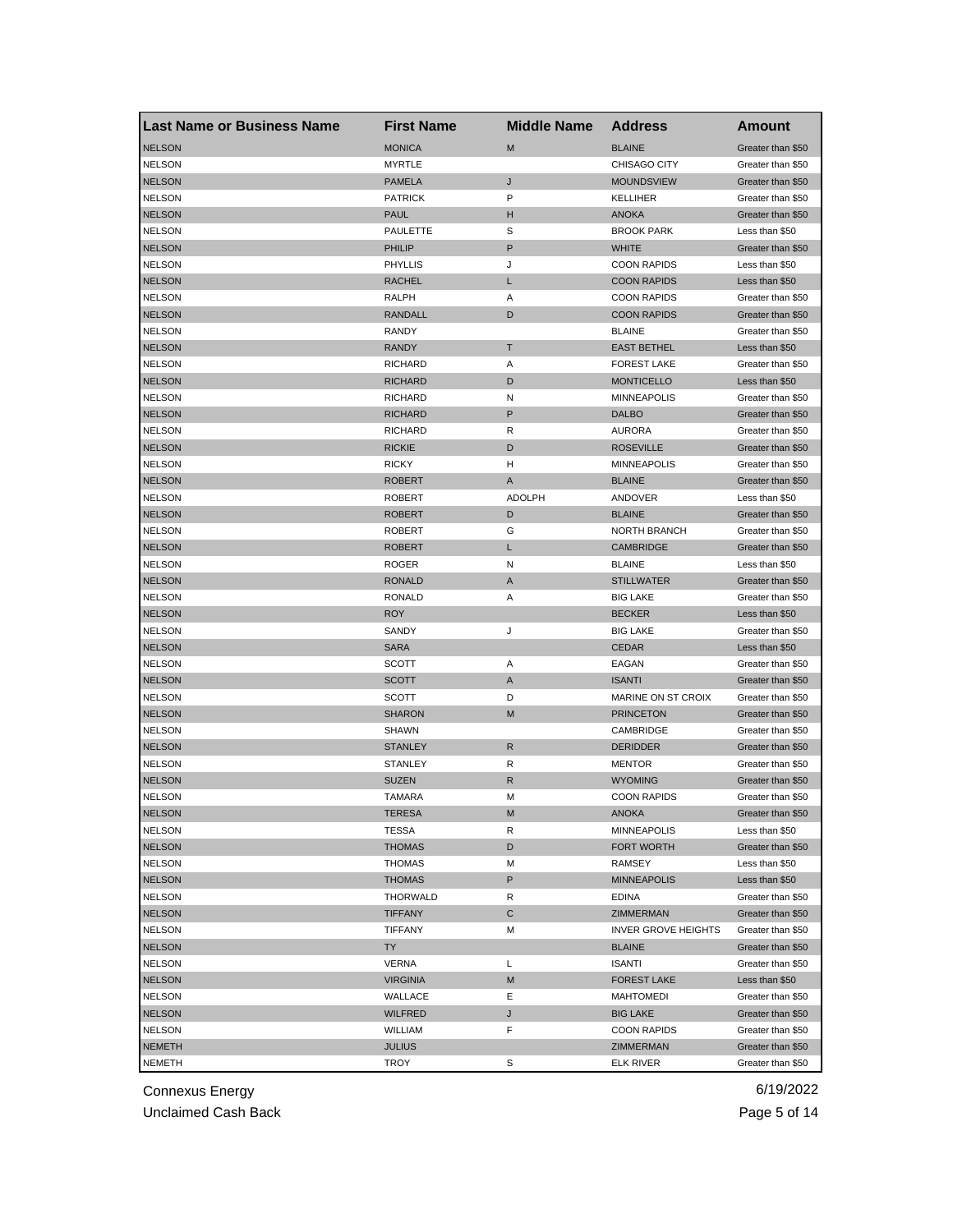| Last Name or Business Name | <b>First Name</b> | <b>Middle Name</b> | <b>Address</b>          | <b>Amount</b>     |
|----------------------------|-------------------|--------------------|-------------------------|-------------------|
| <b>NEMITZ</b>              | <b>NOEL</b>       | N                  | <b>MINNETONKA</b>       | Greater than \$50 |
| <b>NEMITZ</b>              | <b>TIMOTHY</b>    | С                  | <b>COON RAPIDS</b>      | Greater than \$50 |
| <b>NEMMERS</b>             | <b>JAMES</b>      | R                  | <b>COON RAPIDS</b>      | Greater than \$50 |
| <b>NEON BEACH TANNING</b>  |                   |                    | <b>COON RAPIDS</b>      | Greater than \$50 |
| <b>NEPPER</b>              | JAMES             | R                  | WHITE BEAR LAKE         | Greater than \$50 |
| NERDAHL                    | <b>RICK</b>       | D                  | <b>ROSEVILLE</b>        | Greater than \$50 |
| <b>NERGARD</b>             | <b>PATRICIA</b>   | J                  | <b>COLUMBIA HEIGHTS</b> | Less than \$50    |
| <b>NERGARD</b>             | <b>THOMAS</b>     | R                  | <b>BLAINE</b>           | Greater than \$50 |
| <b>NERISON</b>             | <b>JAY</b>        | M                  | <b>WYOMING</b>          | Greater than \$50 |
| <b>NEROS</b>               | <b>JASON</b>      | Α                  | ANDOVER                 | Greater than \$50 |
| <b>NEROS</b>               | <b>JEROME</b>     | M                  | <b>COON RAPIDS</b>      | Greater than \$50 |
| <b>NERVIG</b>              | <b>DAVID</b>      |                    | <b>MONTICELLO</b>       | Greater than \$50 |
| <b>NESBIT</b>              | <b>JACKIE</b>     | Κ                  | <b>MINNEAPOLIS</b>      | Less than \$50    |
| <b>NESBIT</b>              | PHILLIP           |                    | <b>CIRCLE PINES</b>     | Greater than \$50 |
| <b>NESKE</b>               | LAURIE            | L                  | <b>OSSEO</b>            | Less than \$50    |
| <b>NESS</b>                | <b>BARBARA</b>    |                    | <b>BROOKLYN PARK</b>    | Greater than \$50 |
| <b>NESS</b>                | <b>BRIAN</b>      | A                  | <b>CEDAR</b>            | Greater than \$50 |
| <b>NESS</b>                | <b>CLIFF</b>      |                    | <b>COON RAPIDS</b>      | Greater than \$50 |
| <b>NESS</b>                | <b>CLIFFORD</b>   | L                  | <b>COON RAPIDS</b>      | Greater than \$50 |
| <b>NESS</b>                | <b>DENNIS</b>     | L                  | <b>WHITE BEAR LAKE</b>  | Greater than \$50 |
| <b>NESS</b>                | GREG              |                    | <b>COON RAPIDS</b>      | Greater than \$50 |
| <b>NESS</b>                | JAMES             | Г                  | CRYSTAL                 | Greater than \$50 |
| <b>NESS</b>                | <b>KENNETH</b>    | C                  | WHITE BEAR LAKE         | Greater than \$50 |
| <b>NESS</b>                | <b>SHARON</b>     |                    | <b>BETHEL</b>           | Greater than \$50 |
| <b>NESS</b>                | W                 | <b>DUANE</b>       | <b>PEORIA</b>           | Greater than \$50 |
| <b>NESSET</b>              | <b>CURT</b>       |                    | <b>ISANTI</b>           | Greater than \$50 |
| <b>NESSET</b>              | <b>KEVEN</b>      | L                  | <b>BOVEY</b>            | Greater than \$50 |
| <b>NESSETT</b>             | <b>TODD</b>       |                    | ANOKA                   | Greater than \$50 |
| <b>NESTARD</b>             | <b>TERRI</b>      |                    | <b>ANDOVER</b>          | Greater than \$50 |
| <b>NESTOR</b>              | <b>GREGORY</b>    |                    | <b>FRIDLEY</b>          | Greater than \$50 |
| <b>NESTOR</b>              | PHILIP            | н                  | <b>ANOKA</b>            | Greater than \$50 |
| <b>NESTRUD</b>             | GAYLE             | O                  | <b>HARRIS</b>           | Greater than \$50 |
| <b>NESTUM</b>              | <b>JOHN</b>       | W                  | <b>MINNEAPOLIS</b>      | Greater than \$50 |
| <b>NESVACIL</b>            | <b>MICHAEL</b>    | Α                  | <b>BLAINE</b>           | Greater than \$50 |
| <b>NESWICK</b>             | <b>MARTIN</b>     | L                  | <b>DASSEL</b>           | Less than \$50    |
| <b>NETHERCUT</b>           | JAMES             | R                  | WHITE BEAR LAKE         | Greater than \$50 |
| <b>NETTEBERG</b>           | <b>OMER</b>       |                    | <b>ANOKA</b>            | Greater than \$50 |
| NETTLETON                  | WALLACE           | н                  | <b>BLAINE</b>           | Greater than \$50 |
| <b>NETZ</b>                | <b>CORRINE</b>    |                    | <b>ANDOVER</b>          | Less than \$50    |
| <b>NETZLOFF</b>            | <b>BRAD</b>       |                    | ANDOVER                 | Less than \$50    |
| <b>NEU</b>                 | <b>MICHAEL</b>    |                    | CAMBRIDGE               | Greater than \$50 |
| <b>NEU</b>                 | <b>RICK</b>       |                    | <b>CLEAR LAKE</b>       | Less than \$50    |
| <b>NEU</b>                 | <b>SCOTT</b>      |                    | PLYMOUTH                | Less than \$50    |
| NEUBAUER                   | TINA              |                    | CAMBRIDGE               | Less than \$50    |
| <b>NEUBERGER</b>           | <b>DUSTIN</b>     |                    | <b>ANOKA</b>            | Less than \$50    |
| NEUBERGER                  | GUS               |                    | OSSEO                   | Less than \$50    |
| <b>NEUBERGER</b>           | <b>JOSEPH</b>     | J                  | <b>SOMERSET</b>         | Greater than \$50 |
| NEUDAUER                   | THOMAS            | R                  | <b>BECKER</b>           | Greater than \$50 |
| <b>NEUERBURG</b>           | <b>MARVIN</b>     | R                  | <b>BIG LAKE</b>         | Greater than \$50 |
| <b>NEUKAM</b>              | LINDA             |                    | RAMSEY                  | Greater than \$50 |
| <b>NEUMAN</b>              | DANIEL            | F                  | <b>BLAINE</b>           | Greater than \$50 |
| <b>NEUMAN</b>              | LORI              | J                  | <b>BIG LAKE</b>         | Greater than \$50 |
| <b>NEUMANN</b>             | DAVE              | L                  | <b>COON RAPIDS</b>      | Greater than \$50 |
| <b>NEUMANN</b>             | DAVID             | Г                  | <b>BLAINE</b>           | Greater than \$50 |
| <b>NEUMANN</b>             | <b>DOUGLAS</b>    | R                  | <b>ANDOVER</b>          | Less than \$50    |
| <b>NEUMANN</b>             | GREG              | J                  | <b>COON RAPIDS</b>      | Greater than \$50 |
|                            |                   |                    |                         |                   |

Unclaimed Cash Back **Page 6 of 14**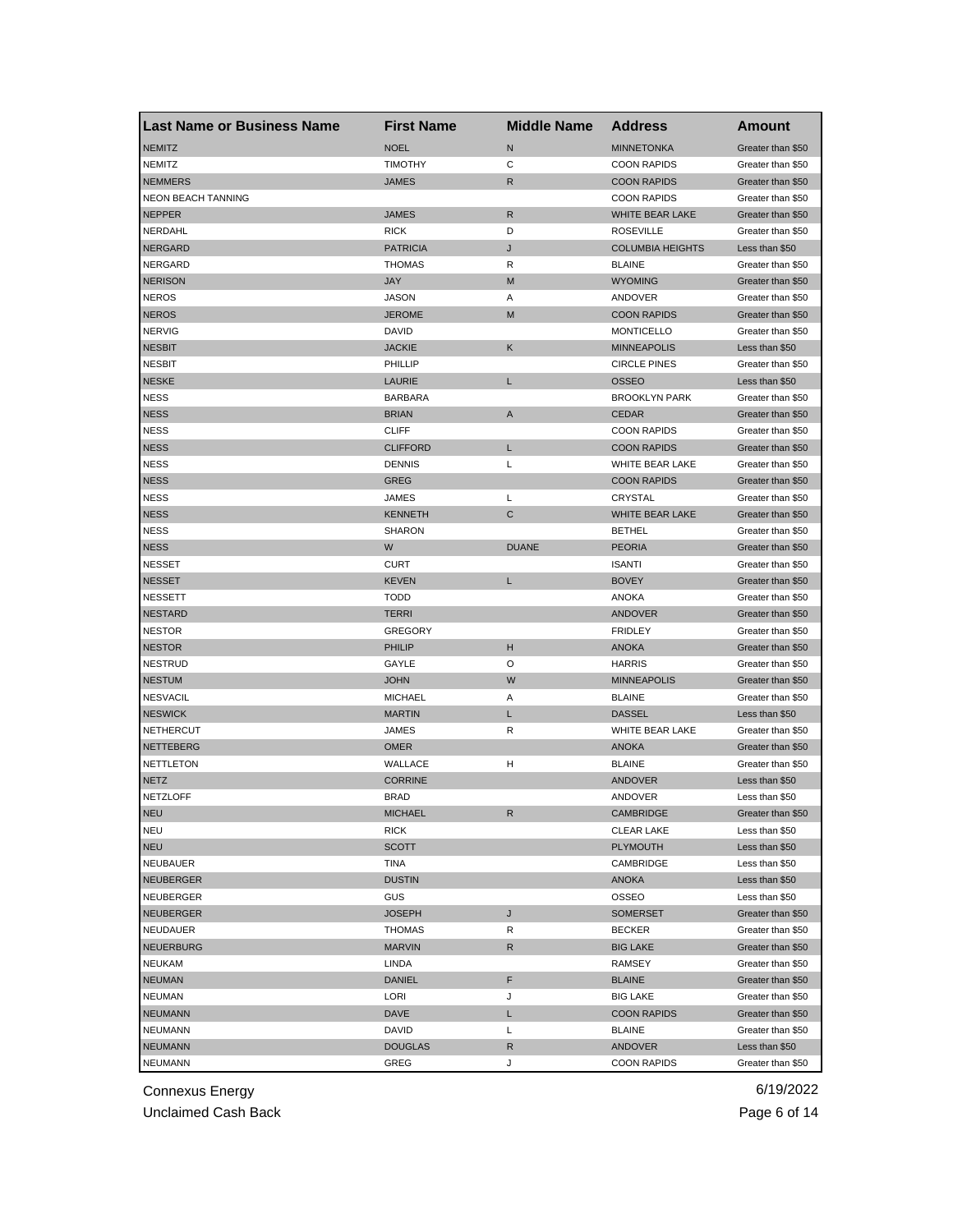| <b>Last Name or Business Name</b> | <b>First Name</b>                | <b>Middle Name</b> | <b>Address</b>           | Amount                                 |
|-----------------------------------|----------------------------------|--------------------|--------------------------|----------------------------------------|
| <b>NEUMANN</b>                    | <b>JACK</b>                      |                    | <b>MINNEAPOLIS</b>       | Greater than \$50                      |
| <b>NEUMANN</b>                    | <b>JOHN</b>                      | M                  | <b>WEST BEND</b>         | Greater than \$50                      |
| <b>NEUMANN</b>                    | <b>LORETTA</b>                   | J                  | <b>NEW HOPE</b>          | Greater than \$50                      |
| <b>NEUMANN</b>                    | LUANNE                           |                    | <b>FARIBAULT</b>         | Less than \$50                         |
| <b>NEUMANN</b>                    | <b>MARJORIE</b>                  | J                  | <b>BLAINE</b>            | Greater than \$50                      |
| <b>NEUMANN</b>                    | PAUL                             | Ε                  | <b>COON RAPIDS</b>       | Greater than \$50                      |
| <b>NEUMANN</b>                    | <b>RICHARD</b>                   | L                  | <b>BLAINE</b>            | Greater than \$50                      |
| <b>NEUMANN</b>                    | <b>SCOTT</b>                     |                    | <b>COON RAPIDS</b>       | Greater than \$50                      |
| <b>NEUMANN</b>                    | <b>THOMAS</b>                    | A                  | <b>BLAINE</b>            | Greater than \$50                      |
| NEUMANN (HOFFMAN) MARY J          |                                  |                    | <b>COON RAPIDS</b>       | Greater than \$50                      |
| NEUMANN*                          | <b>RICHARD</b>                   | M                  | <b>MILACA</b>            | Greater than \$50                      |
| <b>NEUNSINGER</b>                 | <b>KAREN</b>                     | Г                  | <b>BLAINE</b>            | Greater than \$50                      |
| <b>NEURURER</b>                   | <b>RICHARD</b>                   | J                  | <b>MOTLEY</b>            | Greater than \$50                      |
| <b>NEUSCHWANDER</b>               | ARVID                            |                    | <b>COON RAPIDS</b>       | Greater than \$50                      |
| <b>NEUTGENS</b>                   | <b>MATTHEW</b>                   | M                  | <b>PLYMOUTH</b>          | Greater than \$50                      |
| <b>NEVALA</b>                     | <b>DAVID</b>                     | Е                  | <b>OSSEO</b>             | Greater than \$50                      |
| <b>NEVELA</b>                     | <b>CLARA</b>                     | L                  | <b>MINNETONKA</b>        | Less than \$50                         |
| <b>NEVILS</b>                     | GILBERT                          |                    | <b>COON RAPIDS</b>       | Less than \$50                         |
| <b>NEW ADVENTURE PARTNERS</b>     |                                  |                    | <b>COON RAPIDS</b>       | Less than \$50                         |
| <b>NEW CHINA</b>                  |                                  |                    | <b>BLAINE</b>            | Greater than \$50                      |
| <b>NEW CHINA INN</b>              |                                  |                    | <b>SAINT PAUL</b>        | Greater than \$50                      |
| <b>NEW CONCEPTS MANAGEMENT</b>    |                                  |                    | <b>HOPKINS</b>           | Less than \$50                         |
| NEW CREATIONS IND INC*            |                                  |                    | <b>ELK RIVER</b>         | Greater than \$50                      |
| <b>NEW DECADE HOME</b>            |                                  |                    | <b>BLAINE</b>            | Greater than \$50                      |
| <b>NEW INNOVATION HOMES</b>       |                                  |                    | <b>RAMSEY</b>            | Greater than \$50                      |
| NEW INNOVATIONS REALTY            |                                  |                    | <b>EAST BETHEL</b>       | Greater than \$50                      |
| NEW MILLEMMIUM CAPITAL CORP.      |                                  |                    | <b>MINNETONKA</b>        | Less than \$50                         |
| <b>NEWBERG</b>                    | <b>CHARLES</b>                   |                    | RAMSEY                   | Greater than \$50                      |
| <b>NEWBERG</b>                    | <b>MARTIN</b>                    |                    | <b>PRINCETON</b>         | Greater than \$50                      |
| NEWBERG                           | <b>PATRICIA</b>                  | Α                  | <b>PRINCETON</b>         | Greater than \$50                      |
| <b>NEWBERRY</b>                   | <b>JOHN</b>                      |                    | <b>BETHEL</b>            | Greater than \$50                      |
| NEWBERRY                          | RONALD                           |                    | <b>BIG LAKE</b>          | Less than \$50                         |
| <b>NEWBOLT</b>                    | <b>CHELSEA</b>                   | J                  | <b>ANOKA</b>             | Less than \$50                         |
| <b>NEWBY</b>                      | <b>BRENDA</b>                    |                    | <b>BRAINERD</b>          | Less than \$50                         |
| NEWCOR MANUFACTURING INC          |                                  |                    | <b>SAINT PAUL</b>        | Greater than \$50                      |
| <b>NEWELL</b>                     | NANETTA                          |                    | <b>STACY</b>             | Greater than \$50                      |
| <b>NEWELL</b>                     | <b>TODD</b>                      | L                  | <b>CIRCLE PINES</b>      | Less than \$50                         |
| <b>NEWHOUSE</b>                   | <b>GREGORY</b>                   | J                  | CABLE                    | Greater than \$50                      |
| <b>NEWKIRK</b>                    | <b>JULIA</b>                     |                    | <b>PLYMOUTH</b>          | Less than \$50                         |
| <b>NEWLAND</b>                    | PETER                            | S                  | <b>PLYMOUTH</b>          | Greater than \$50                      |
| <b>NEWMAN</b>                     | <b>DUANE</b>                     | Т                  | <b>ROSEVILLE</b>         | Less than \$50                         |
| <b>NEWMAN</b>                     | KATHI                            | M                  | RAMSEY                   | Greater than \$50                      |
| <b>NEWMAN</b>                     | <b>LACILLE</b>                   | J                  | <b>EAST BETHEL</b>       | Less than \$50                         |
| <b>NEWMAN</b>                     | LAURA                            | J                  | MIDHURST                 | Less than \$50                         |
| <b>NEWMAN</b>                     | MAYME                            | L                  | ZIMMERMAN                | Greater than \$50                      |
| <b>NEWMAN</b>                     | RALPH                            |                    | <b>WAITE PARK</b>        | Greater than \$50                      |
| <b>NEWSOM</b>                     | WALTER                           | F                  | <b>PLYMOUTH</b>          | Less than \$50                         |
|                                   |                                  |                    |                          |                                        |
| NEWSTROM<br><b>NEWSTROM</b>       | <b>BARBARA</b><br><b>KENNETH</b> |                    | SARASOTA<br><b>ANOKA</b> | Greater than \$50<br>Greater than \$50 |
|                                   |                                  |                    |                          | Less than \$50                         |
| NEWSTROM                          | <b>STEVE</b>                     | Г                  | <b>ISANTI</b>            |                                        |
| <b>NEWSTROM</b>                   | THOMAS                           | G                  | <b>ELK RIVER</b>         | Greater than \$50                      |
| <b>NEWTON</b>                     | ARTHUR                           | JR                 | <b>COON RAPIDS</b>       | Greater than \$50                      |
| <b>NEWTON</b>                     | <b>CLAIR</b>                     | <b>JR</b>          | <b>CRANE LAKE</b>        | Greater than \$50                      |
| <b>NEWTON</b>                     | JAMES                            | R                  | <b>SAINT PAUL</b>        | Less than \$50                         |
| <b>NEWTON</b>                     | <b>RICHARD</b>                   | Е                  | <b>BLAINE</b>            | Less than \$50                         |
| NEWTON JAMES D INSPEC INC #420    |                                  |                    | MILWAUKEE                | Greater than \$50                      |

Unclaimed Cash Back **Page 7 of 14**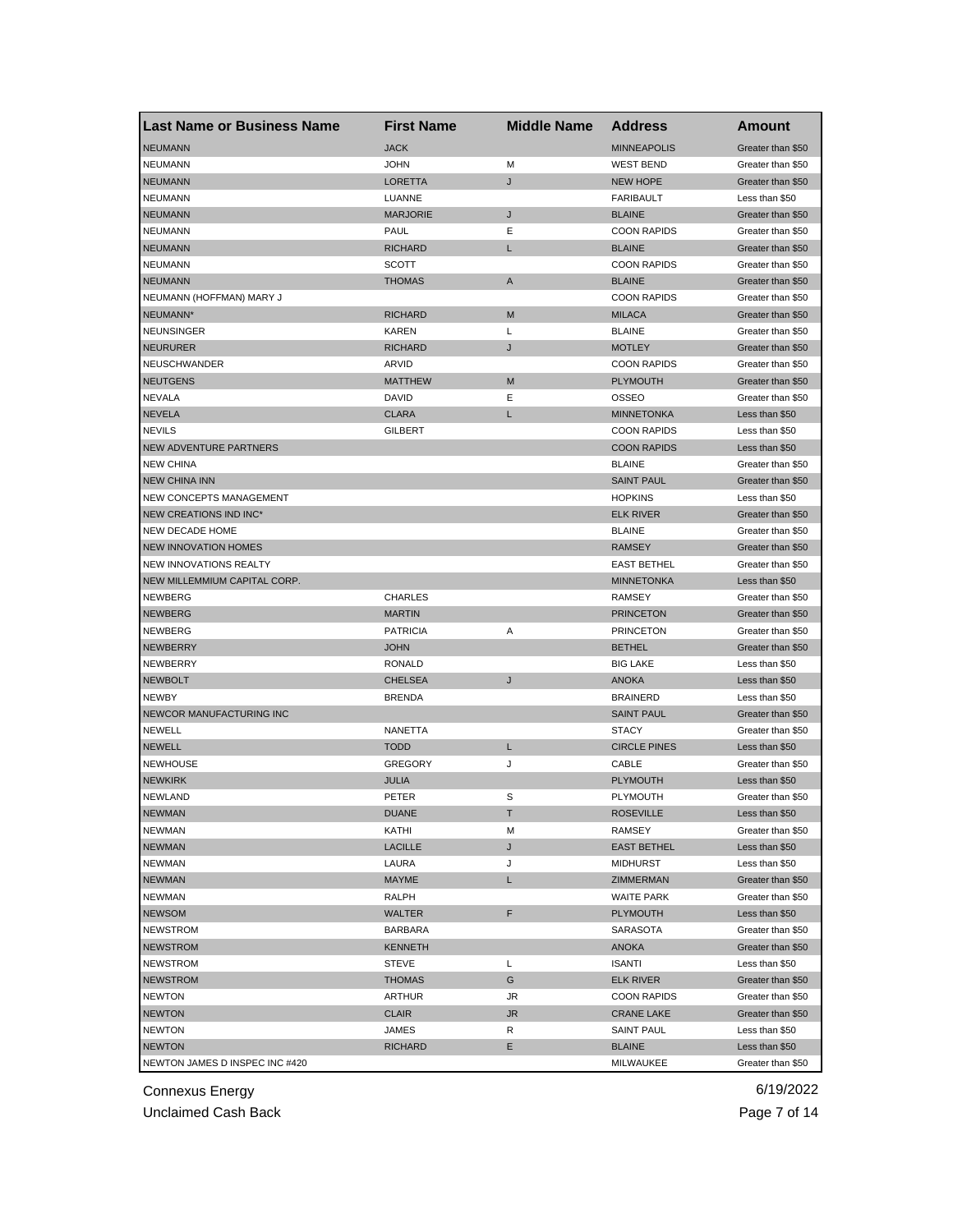| Last Name or Business Name             | <b>First Name</b> | <b>Middle Name</b> | <b>Address</b>       | Amount            |
|----------------------------------------|-------------------|--------------------|----------------------|-------------------|
| <b>NGAN</b>                            | <b>TRAN</b>       |                    | <b>BROOKLYN PARK</b> | Greater than \$50 |
| <b>NGO</b>                             | CHA               | <b>NINH</b>        | LAWRENCEVILLE        | Greater than \$50 |
| <b>NGO</b>                             | <b>VINH</b>       |                    | <b>RICHFIELD</b>     | Greater than \$50 |
| <b>NGUYEN</b>                          | AN                | т                  | <b>JACKSONVILLE</b>  | Less than \$50    |
| <b>NGUYEN</b>                          | <b>BANG</b>       | <b>VAN</b>         | <b>FRIDLEY</b>       | Greater than \$50 |
| <b>NGUYEN</b>                          | BE                | VAN                | <b>COON RAPIDS</b>   | Greater than \$50 |
| <b>NGUYEN</b>                          | CAO               | V                  | <b>HUGO</b>          | Greater than \$50 |
| <b>NGUYEN</b>                          | DAI               |                    | <b>MINNEAPOLIS</b>   | Less than \$50    |
| <b>NGUYEN</b>                          | <b>JASON</b>      | T                  | <b>BLAINE</b>        | Greater than \$50 |
| <b>NGUYEN</b>                          | MAI               |                    | <b>BLAINE</b>        | Greater than \$50 |
| <b>NGUYEN</b>                          | PHUONGLANG        | <b>THI</b>         | <b>MINNEAPOLIS</b>   | Greater than \$50 |
| <b>NGUYEN</b>                          | SANH              |                    | <b>BLAINE</b>        | Less than \$50    |
| <b>NGUYEN</b>                          | SAU               |                    | <b>BLAINE</b>        | Greater than \$50 |
| <b>NGUYEN</b>                          | <b>TAM</b>        | VAN                | <b>BLAINE</b>        | Less than \$50    |
| <b>NGUYEN</b>                          | <b>THANH</b>      |                    | <b>MINNEAPOLIS</b>   | Less than \$50    |
| <b>NGUYEN</b>                          | <b>TRIET</b>      | J                  | <b>GOLDEN VALLEY</b> | Less than \$50    |
| <b>NGUYEN</b>                          | <b>TUNG</b>       |                    | <b>RICHARDSON</b>    | Greater than \$50 |
| <b>NGUYEN</b>                          | <b>TUONG</b>      |                    | <b>NAVARRE</b>       | Less than \$50    |
| <b>NGUYEN SON H NGUYEN ELECTR CORP</b> |                   |                    | <b>BLAINE</b>        | Greater than \$50 |
| <b>NHEAN</b>                           | <b>ORMA</b>       |                    | ANDOVER              | Greater than \$50 |
| <b>NICHOLAS</b>                        | <b>RICHARD</b>    |                    | <b>WAKEFIELD</b>     | Less than \$50    |
| <b>NICHOLAS</b>                        | <b>RONALD</b>     | L                  | <b>CIRCLE PINES</b>  | Greater than \$50 |
| <b>NICHOLLS</b>                        | <b>MITCHELL</b>   |                    | <b>MINNETONKA</b>    | Less than \$50    |
| <b>NICHOLLS</b>                        | <b>PATRICIA</b>   | М                  | <b>COON RAPIDS</b>   | Greater than \$50 |
| <b>NICHOLLS</b>                        | <b>RANDY</b>      |                    | <b>COON RAPIDS</b>   | Greater than \$50 |
| <b>NICHOLS</b>                         | <b>CHARLES</b>    | Κ                  | <b>STANCHFIELD</b>   | Greater than \$50 |
| <b>NICHOLS</b>                         | <b>GLORIA</b>     | D                  | <b>CEDAR</b>         | Greater than \$50 |
|                                        | <b>RICHARD</b>    |                    |                      |                   |
| <b>NICHOLS</b>                         |                   | Г                  | <b>BLAINE</b>        | Greater than \$50 |
| <b>NICHOLS</b>                         | <b>ROBERT</b>     | L                  | <b>MORA</b>          | Greater than \$50 |
| <b>NICHOLS</b>                         | <b>SCOTT</b>      | Q                  | <b>CIRCLE PINES</b>  | Greater than \$50 |
| <b>NICHOLS</b>                         | <b>TERRY</b>      |                    | <b>MINNETONKA</b>    | Less than \$50    |
| <b>NICHOLS</b>                         | <b>TIMOTHY</b>    | J                  | <b>DULUTH</b>        | Greater than \$50 |
| <b>NICHOLS</b>                         | <b>WAYNE</b>      |                    | <b>COON RAPIDS</b>   | Greater than \$50 |
| NICHOLS ANNETTE<br>& HANNA LORI K      |                   |                    | <b>COON RAPIDS</b>   | Less than \$50    |
| <b>NICHTING</b>                        | <b>BLAINE</b>     | В                  | <b>TUCSON</b>        | Greater than \$50 |
| <b>NICKEL</b>                          | <b>KENNETH</b>    |                    | <b>HAM LAKE</b>      | Greater than \$50 |
| NICKEL-SKOW                            | <b>BONNIE</b>     | Κ                  | <b>SAINT PETER</b>   | Greater than \$50 |
| <b>NICKLAY</b>                         | LYLE              | J                  | <b>BROOKLYN PARK</b> | Less than \$50    |
| <b>NICKLOW</b>                         | <b>MICHAEL</b>    |                    | <b>COON RAPIDS</b>   | Less than \$50    |
| <b>NICKO</b>                           | <b>SCOTT</b>      | Α                  | <b>ANOKA</b>         | Greater than \$50 |
| <b>NICOL</b>                           | PATRICIA          | A                  | CEDAR                | Greater than \$50 |
| <b>NICOSKI</b>                         | DAVID             | Ρ                  | CROSSLAKE            | Greater than \$50 |
| <b>NIE</b>                             | <b>JEFFREY</b>    | A                  | <b>MUSKEGO</b>       | Greater than \$50 |
| NIEDENFUER                             | <b>JOHN</b>       | т                  | <b>ELK RIVER</b>     | Less than \$50    |
| NIEDERKORN                             | <b>WILLIAM</b>    |                    | <b>WYOMING</b>       | Greater than \$50 |
| <b>NIEKEN</b>                          | LYLE              |                    | MOUNDSVIEW           | Greater than \$50 |
| <b>NIELAND</b>                         | CONSTANCE         | С                  | RAMSEY               | Less than \$50    |
| NIELAND                                | <b>JOHN</b>       | R                  | <b>SAINT PAUL</b>    | Greater than \$50 |
| <b>NIELSEN</b>                         | <b>BECKY</b>      | Α                  | <b>COON RAPIDS</b>   | Greater than \$50 |
| NIELSEN                                | BRAD              |                    | PLYMOUTH             | Greater than \$50 |
| <b>NIELSEN</b>                         | <b>DONALD</b>     | L                  | ANOKA                | Greater than \$50 |
| NIELSEN                                | <b>DONALD</b>     | W                  | ANOKA                | Greater than \$50 |
| <b>NIELSEN</b>                         | JILL              | P                  | ANDOVER              | Greater than \$50 |
| NIELSEN                                | KEITH             | Α                  | <b>SAINT PAUL</b>    | Less than \$50    |
| <b>NIELSEN</b>                         | <b>MITCHELL</b>   |                    | CAMBRIDGE            | Greater than \$50 |
| NIELSEN                                | <b>ROBERT</b>     |                    | ANDOVER              | Less than \$50    |

Unclaimed Cash Back **Page 8 of 14**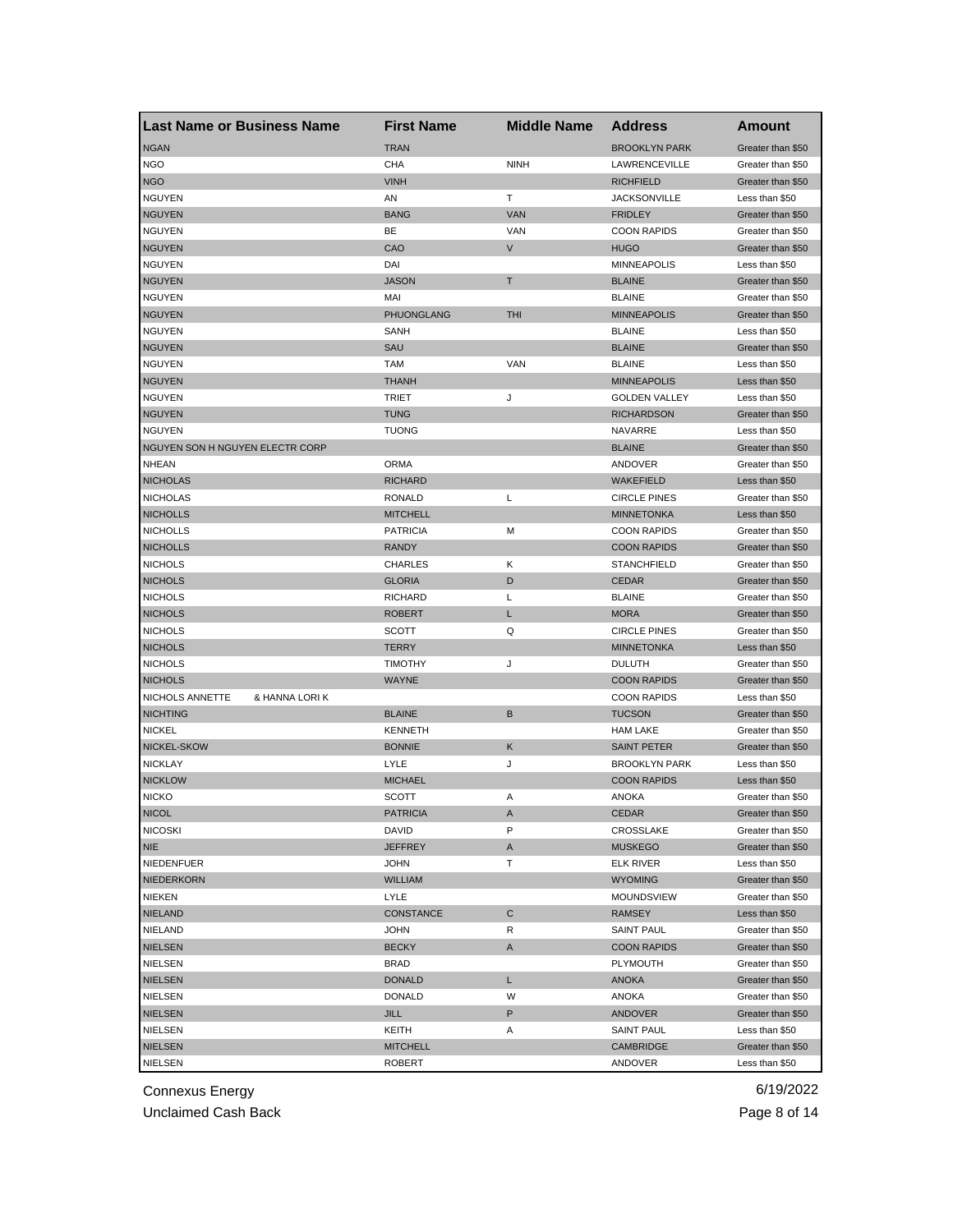| Last Name or Business Name                      | <b>First Name</b>  | <b>Middle Name</b> | <b>Address</b>      | <b>Amount</b>     |
|-------------------------------------------------|--------------------|--------------------|---------------------|-------------------|
| <b>NIELSEN</b>                                  | <b>ROBERT</b>      | J                  | <b>COON RAPIDS</b>  | Greater than \$50 |
| <b>NIELSEN</b>                                  | <b>ROBERT</b>      | J                  | <b>COON RAPIDS</b>  | Greater than \$50 |
| <b>NIELSEN</b>                                  | <b>STEPHEN</b>     |                    | <b>BLAINE</b>       | Greater than \$50 |
| <b>NIELSEN</b>                                  | <b>THOMAS</b>      | W                  | <b>ELK RIVER</b>    | Greater than \$50 |
| <b>NIELSEN</b>                                  | <b>TODD</b>        | A                  | <b>BLAINE</b>       | Greater than \$50 |
| <b>NIELSEN</b>                                  | <b>TRACY</b>       | L                  | <b>BLAINE</b>       | Greater than \$50 |
| NIELSEN-MARDEUSZ                                | <b>LORRAINE</b>    |                    | <b>SCOTTSDALE</b>   | Less than \$50    |
| NIELSON-MARDEUSZ                                | LORRAINE           |                    | <b>WYOMING</b>      | Greater than \$50 |
| <b>NIEMAN</b>                                   | <b>CHRIS</b>       | M                  | <b>ISANTI</b>       | Greater than \$50 |
| <b>NIEMAN</b>                                   | <b>ROBERT</b>      | н                  | <b>COON RAPIDS</b>  | Greater than \$50 |
| <b>NIEMAN</b>                                   | <b>SCOTT</b>       | D                  | <b>BLAINE</b>       | Less than \$50    |
| <b>NIEMANN</b>                                  | <b>JACOB</b>       | Г                  | OAK GROVE           | Less than \$50    |
| NIEMANN DONALD PO BOX 34243                     |                    |                    | <b>EAGLE BEND</b>   | Greater than \$50 |
| NIEMANN SEWING CO                               |                    |                    | <b>STAPLES</b>      | Less than \$50    |
| <b>NIEMCZYCKI</b>                               | <b>PAUL</b>        | J                  | <b>GARFIELD</b>     | Greater than \$50 |
| NIEMELA                                         | <b>DENNIS</b>      | J                  | APACHE JCT          | Greater than \$50 |
| <b>NIEMELA</b>                                  | <b>LEANNE</b>      |                    | <b>MONTICELLO</b>   | Less than \$50    |
| NIEMEYER                                        | <b>JEFFREY</b>     | <b>JON</b>         | <b>BIG LAKE</b>     | Greater than \$50 |
| <b>NIEMI</b>                                    | <b>DAVID</b>       |                    | <b>BLAINE</b>       | Greater than \$50 |
| <b>NIEMI</b>                                    | <b>DAWN</b>        |                    | <b>BLAINE</b>       | Greater than \$50 |
| <b>NIEMI</b>                                    | <b>DAWN</b>        |                    | <b>BLAINE</b>       | Less than \$50    |
| <b>NIEMI</b>                                    | <b>SUSAN</b>       |                    | ZIMMERMAN           | Greater than \$50 |
| NIENABER JEFFREY R<br><b>&amp; FELLMAN MARK</b> |                    |                    | <b>MINNETONKA</b>   | Greater than \$50 |
| <b>NIENOW</b>                                   | <b>ROGER</b>       | Ε                  | <b>SAINT PAUL</b>   | Greater than \$50 |
| NIERENHAUSEN                                    | <b>RONALD</b>      |                    | <b>ELK RIVER</b>    | Greater than \$50 |
| <b>NIES</b>                                     | DEL                |                    | ANOKA               | Greater than \$50 |
| <b>NIES</b>                                     | <b>JON</b>         | D                  | <b>ELK RIVER</b>    | Less than \$50    |
| <b>NIESSEN</b>                                  | PAMELA             | J                  | CAMBRIDGE           | Less than \$50    |
| <b>NIESSEN</b>                                  | <b>PAUL</b>        | В                  | <b>CAMBRIDGE</b>    | Greater than \$50 |
| <b>NIETERS</b>                                  | <b>JASON</b>       | D                  | <b>FOLEY</b>        | Greater than \$50 |
| <b>NIETFELD</b>                                 | <b>KENNETH</b>     |                    | <b>LINO LAKES</b>   | Greater than \$50 |
| <b>NIETING</b>                                  | <b>THOMAS</b>      |                    | WHITE BEAR LAKE     | Greater than \$50 |
| <b>NIETZ</b>                                    | <b>DENNIS</b>      | D                  | <b>ISANTI</b>       | Greater than \$50 |
| <b>NIGG</b>                                     | CATHERINE          | D                  | WHITE BEAR LAKE     | Greater than \$50 |
| <b>NIGG</b>                                     | <b>ROBERT</b>      | A                  | WHITE BEAR LAKE     | Greater than \$50 |
| NIGHTENGALE                                     | MARILYN            |                    | <b>BROOKLYN PK</b>  | Greater than \$50 |
| <b>NIKKO</b>                                    | <b>RUSSELL</b>     |                    | <b>HOPKINS</b>      | Less than \$50    |
| <b>NIKLASON</b>                                 | <b>BRIAN</b>       | D                  | <b>STANCHFIELD</b>  | Greater than \$50 |
| <b>NIKLASON</b>                                 | <b>GARY</b>        | O                  | <b>COON RAPIDS</b>  | Greater than \$50 |
| <b>NILES</b>                                    | <b>DAVID</b>       | P                  | <b>CROSBY</b>       | Less than \$50    |
| <b>NILO</b>                                     | PHYLLIS            | A                  | <b>MORA</b>         | Greater than \$50 |
| <b>NILSEN</b>                                   | <b>THOMAS</b>      | R                  | <b>SAINT PAUL</b>   | Greater than \$50 |
| <b>NIMBLE</b>                                   | <b>THIMBLE</b>     | <b>THE</b>         | <b>PRINCETON</b>    | Greater than \$50 |
| <b>NIMCHUK</b>                                  | GREG               |                    | <b>SAINT CLOUD</b>  | Greater than \$50 |
| <b>NIMIE</b>                                    | <b>CALVIN</b>      |                    | <b>SAINT PAUL</b>   | Greater than \$50 |
| <b>NIMIS</b>                                    | <b>GREGORY</b>     | R                  | LINO LAKES          | Greater than \$50 |
| <b>NINS</b>                                     | DANIELLE           |                    | CAMBRIDGE           | Less than \$50    |
| <b>NISKA</b>                                    | <b>CHRISTOPHER</b> | J                  | ALEXANDRIA          | Greater than \$50 |
| <b>NISKALA</b>                                  | <b>TRAVIS</b>      | S                  | <b>COON RAPIDS</b>  | Less than \$50    |
| <b>NISKANEN</b>                                 | GREG               |                    | HILLMAN             | Greater than \$50 |
| <b>NISLEY</b>                                   | <b>MARTIN</b>      | P                  | ZIMMERMAN           | Less than \$50    |
| <b>NISSEN</b>                                   | DARRELL            | D                  | <b>BLAINE</b>       | Greater than \$50 |
| <b>NISSEN</b>                                   | JUDY               | Α                  | <b>MARBLE FALLS</b> | Greater than \$50 |
| <b>NISTLER</b>                                  | LINDA              |                    | <b>SHAKOPEE</b>     | Greater than \$50 |
| <b>NISTLER</b>                                  | <b>PAMELA</b>      | J                  | <b>DAYTON</b>       | Greater than \$50 |
| <b>NISTLER</b>                                  | <b>STEVE</b>       |                    | <b>ROSEMOUNT</b>    | Greater than \$50 |
|                                                 |                    |                    |                     |                   |

Unclaimed Cash Back **Page 9 of 14**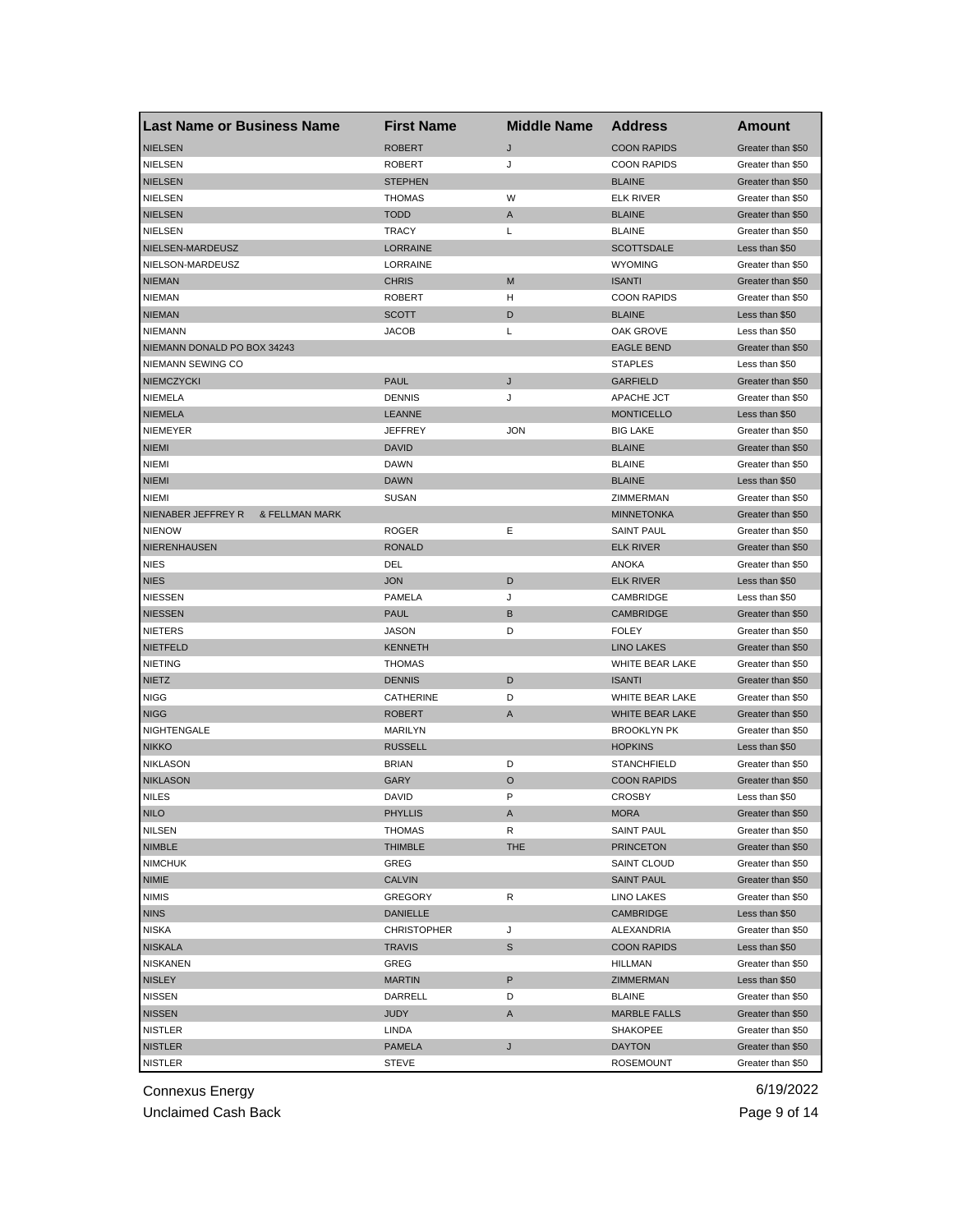| Last Name or Business Name | <b>First Name</b> | <b>Middle Name</b> | <b>Address</b>          | Amount            |
|----------------------------|-------------------|--------------------|-------------------------|-------------------|
| <b>NITZ</b>                | <b>TIMOTHY</b>    |                    | <b>COON RAPIDS</b>      | Greater than \$50 |
| <b>NIVALA</b>              | DEAN              | R                  | WHITE BEAR LAKE         | Greater than \$50 |
| <b>NIVEN</b>               | <b>DAVE</b>       | A                  | <b>SAINT PAUL</b>       | Greater than \$50 |
| <b>NIVEN</b>               | <b>FRANK</b>      | W                  | <b>BROOK PARK</b>       | Less than \$50    |
| <b>NIXON</b>               | <b>STEPHEN</b>    | R                  | <b>ZIMMERMAN</b>        | Greater than \$50 |
| <b>NIZNIK</b>              | DANIEL            | Α                  | <b>TEMPLE</b>           | Greater than \$50 |
| <b>NOACK</b>               | <b>DAVID</b>      | Г                  | <b>SAINT FRANCIS</b>    | Greater than \$50 |
| <b>NOACK</b>               | <b>MICHAEL</b>    | J                  | <b>COLORADO SPRINGS</b> | Greater than \$50 |
| <b>NOBLE</b>               | <b>ALLEN</b>      | Ε                  | <b>ZIMMERMAN</b>        | Greater than \$50 |
| NOBLE NURSERY RETAIL INC   |                   |                    | <b>MINNEAPOLIS</b>      | Less than \$50    |
| <b>NODES</b>               | <b>LES</b>        | M                  | <b>CIRCLE PINES</b>     | Less than \$50    |
| <b>NODES</b>               | <b>TAMMY</b>      | Г                  | <b>FORESTON</b>         | Less than \$50    |
| <b>NOE</b>                 | <b>NICOLE</b>     | M                  | <b>BLAINE</b>           | Greater than \$50 |
| <b>NOEL</b>                | <b>DOUG</b>       |                    | <b>MINNEAPOLIS</b>      | Greater than \$50 |
| <b>NOEL</b>                | <b>KAREN</b>      | J                  | <b>BIG LAKE</b>         | Greater than \$50 |
| <b>NOEL</b>                | <b>MICHAEL</b>    | κ                  | <b>CIRCLE PINES</b>     | Less than \$50    |
| <b>NOER</b>                | <b>JOHN</b>       | A                  | <b>VADNAIS HEIGHTS</b>  | Greater than \$50 |
| <b>NOES</b>                | DANIEL            |                    | <b>COON RAPIDS</b>      | Less than \$50    |
| <b>NOHR</b>                | <b>JOEL</b>       | <b>KEVIN</b>       | <b>BIG LAKE</b>         | Greater than \$50 |
| <b>NOHR</b>                | LEE               | Α                  | <b>HAM LAKE</b>         | Greater than \$50 |
| <b>NOLAN</b>               | <b>GARY</b>       | L                  | <b>BLAINE</b>           | Greater than \$50 |
| <b>NOLANDER</b>            | <b>DAVID</b>      | J                  | <b>DULUTH</b>           | Less than \$50    |
| <b>NOLDEN</b>              | <b>ARNOLD</b>     | L                  | <b>BIG LAKE</b>         |                   |
|                            |                   |                    |                         | Greater than \$50 |
| <b>NOLEEN</b>              | <b>ALVINA</b>     |                    | <b>COON RAPIDS</b>      | Greater than \$50 |
| <b>NOLEN</b>               | <b>TRACIE</b>     | L                  | <b>MINNEAPOLIS</b>      | Greater than \$50 |
| <b>NOLL</b>                | <b>PATRICIA</b>   | C                  | MILWAUKEE               | Greater than \$50 |
| <b>NOLTE</b>               | <b>NORMAN</b>     | J                  | <b>SAINT PAUL</b>       | Greater than \$50 |
| <b>NOLTE</b>               | <b>RODNEY</b>     | P                  | ANDOVER                 | Greater than \$50 |
| NOMADIC ORGANICS INC       |                   |                    | <b>NORTH BRANCH</b>     | Greater than \$50 |
| <b>NOMANI</b>              | ANWER             |                    | PLYMOUTH                | Greater than \$50 |
| <b>NONI'S GIFT SHOP</b>    |                   |                    | <b>MAPLE GROVE</b>      | Less than \$50    |
| <b>NOONAN</b>              | <b>DAVID</b>      | V                  | <b>ISANTI</b>           | Less than \$50    |
| <b>NOONAN</b>              | <b>DIANA</b>      | L                  | <b>COON RAPIDS</b>      | Greater than \$50 |
| NOONS R V CENTER INC       |                   |                    | ANOKA                   | Greater than \$50 |
| <b>NORBERG</b>             | LARRY             |                    | <b>MOUNDSVIEW</b>       | Greater than \$50 |
| <b>NORBY</b>               | <b>DOUGLAS</b>    |                    | CAMBRIDGE               | Greater than \$50 |
| <b>NORBY</b>               | <b>PAUL</b>       | R                  | <b>BECKER</b>           | Less than \$50    |
| <b>NORBY</b>               | <b>SHERRI</b>     | Α                  | <b>LINDSTROM</b>        | Less than \$50    |
| <b>NORD</b>                | <b>BARBARA</b>    | J                  | <b>MINNEAPOLIS</b>      | Less than \$50    |
| <b>NORD</b>                | <b>DONALD</b>     | н                  | <b>MINNEAPOLIS</b>      | Less than \$50    |
| <b>NORD</b>                | <b>JANUSZ</b>     | W                  | <b>BROOKLYN PK</b>      | Greater than \$50 |
| <b>NORD</b>                | <b>JOHN</b>       | Ε                  | <b>WACONIA</b>          | Greater than \$50 |
| <b>NORD</b>                | <b>PAUL</b>       | Α                  | <b>IDAHO FALLS</b>      | Greater than \$50 |
| <b>NORD</b>                | <b>RICHARD</b>    | Α                  | MORA                    | Greater than \$50 |
| <b>NORDANG</b>             | <b>DOUGLAS</b>    |                    | <b>CLEAR LAKE</b>       | Greater than \$50 |
| NORDBERG                   | JODI              | Α                  | <b>BLAINE</b>           | Greater than \$50 |
| <b>NORDBERG</b>            | <b>JODI</b>       | Α                  | <b>BLAINE</b>           | Greater than \$50 |
| <b>NORDBY</b>              | <b>JOHN</b>       | Α                  | ANOKA                   | Greater than \$50 |
| <b>NORDBY</b>              | KARIE             | L                  | <b>WAITE PARK</b>       | Greater than \$50 |
| <b>NORDBY</b>              | KIERSTEN          | М                  | <b>COON RAPIDS</b>      | Greater than \$50 |
| <b>NORDEEN</b>             | <b>GORDON</b>     |                    | <b>MORA</b>             | Greater than \$50 |
| NORDEN                     | DR DAVID          |                    | <b>SAINT PAUL</b>       | Less than \$50    |
| <b>NORDEN INC</b>          |                   |                    | <b>BLAINE</b>           | Less than \$50    |
| NORDENSTROM                | WAYNE             |                    | <b>FOREST LAKE</b>      | Greater than \$50 |
| <b>NORDGAARD</b>           | <b>RICHARD</b>    | T                  | <b>BLAINE</b>           | Greater than \$50 |
| NORDHAUSEN                 | SARA              | Α                  | RAMSEY                  | Less than \$50    |
|                            |                   |                    |                         |                   |

Unclaimed Cash Back **Page 10 of 14**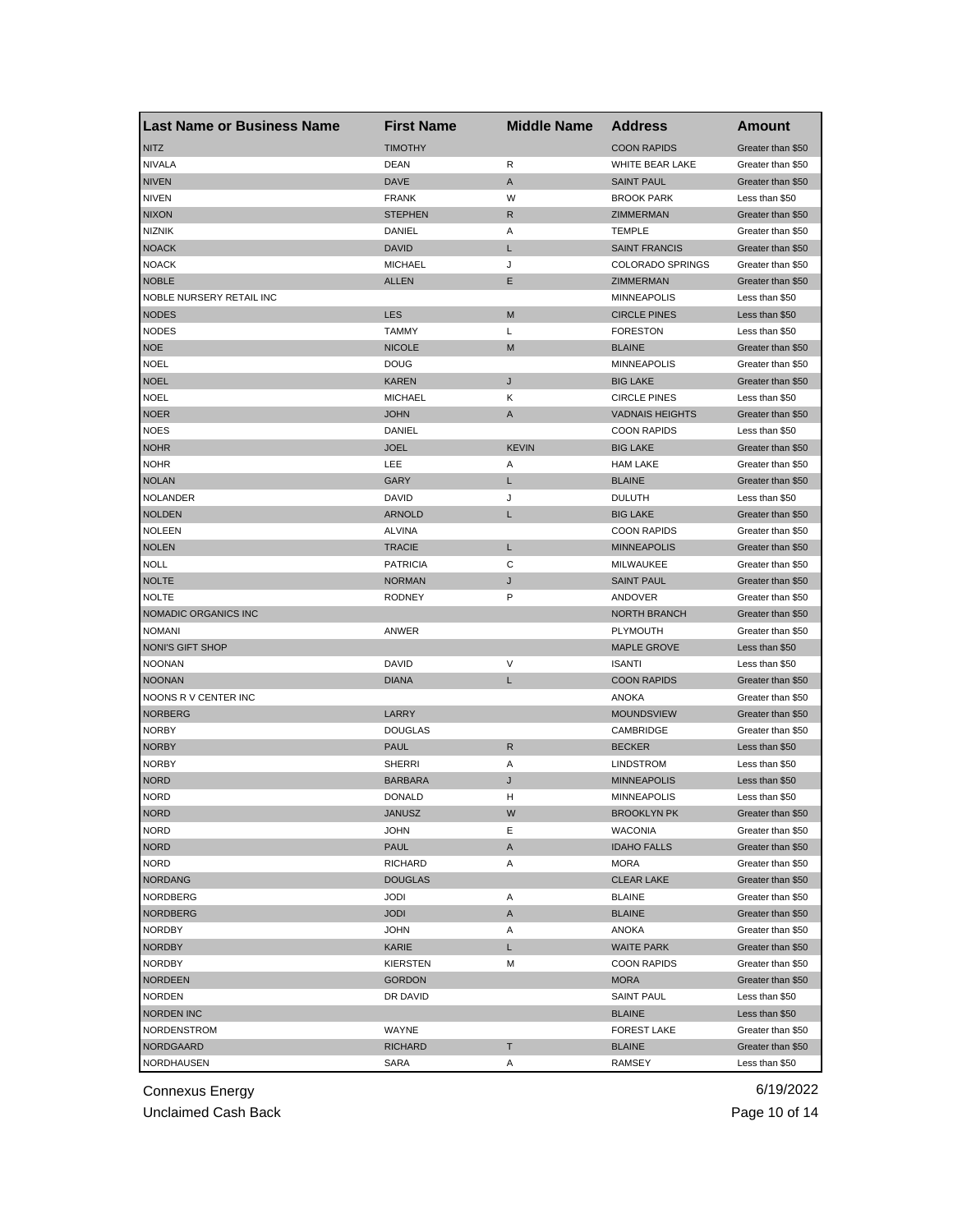| Last Name or Business Name          | <b>First Name</b> | <b>Middle Name</b> | <b>Address</b>          | Amount            |
|-------------------------------------|-------------------|--------------------|-------------------------|-------------------|
| <b>NORDIC PAK INC</b>               |                   |                    | <b>NEW HOPE</b>         | Greater than \$50 |
| <b>NORDIN</b>                       | <b>JACK</b>       | R                  | <b>NORTH BRANCH</b>     | Greater than \$50 |
| <b>NORDIN</b>                       | <b>JACOB</b>      | R                  | <b>SAINT FRANCIS</b>    | Less than \$50    |
| NORDKAP CONSTRUCTION                |                   |                    | <b>HAM LAKE</b>         | Less than \$50    |
| <b>NORDLEY</b>                      | V                 | <b>GERALD</b>      | <b>MINNEAPOLIS</b>      | Greater than \$50 |
| <b>NORDLING</b>                     | <b>DEBORAH</b>    |                    | ANOKA                   | Greater than \$50 |
| <b>NORDLING</b>                     | <b>STEVEN</b>     |                    | <b>ANOKA</b>            | Greater than \$50 |
| NORDLUND                            | <b>RICHARD</b>    | W                  | CHISAGO CITY            | Greater than \$50 |
| <b>NORDRUM</b>                      | <b>BARBARA</b>    | J                  | <b>WYOMING</b>          | Greater than \$50 |
| <b>NORDSTROM</b>                    | CRAIG             |                    | <b>COON RAPIDS</b>      | Greater than \$50 |
| <b>NORDSTROM</b>                    | <b>DARLENE</b>    |                    | <b>RAMSEY</b>           | Greater than \$50 |
| NORDSTROM                           | <b>DORI</b>       |                    | <b>BLAINE</b>           | Greater than \$50 |
| <b>NORDSTROM</b>                    | <b>EVA</b>        | <b>MAE</b>         | ZIMMERMAN               | Greater than \$50 |
| NORDSTROM                           | <b>HARRIET</b>    | М                  | <b>MINNEAPOLIS</b>      | Greater than \$50 |
| <b>NORDSTROM</b>                    | <b>JEFF</b>       | S                  | <b>ELK RIVER</b>        | Less than \$50    |
| NORDSTROM                           | KEN               | S                  | <b>STEVENS POINT</b>    | Greater than \$50 |
| <b>NORDSTROM</b>                    | <b>LINDA</b>      | C                  | <b>COON RAPIDS</b>      | Greater than \$50 |
| NORDSTROM                           | <b>LYNN</b>       | М                  | <b>COON RAPIDS</b>      | Greater than \$50 |
| <b>NORDSTROM</b>                    | <b>RICHARD</b>    |                    | <b>BLAINE</b>           | Greater than \$50 |
| NORDSTROM                           | <b>THOMAS</b>     | G                  | <b>COON RAPIDS</b>      | Greater than \$50 |
| NORDVALL                            | <b>JESSICA</b>    | N                  | <b>MINNEAPOLIS</b>      | Greater than \$50 |
| <b>NORDVIK</b>                      | <b>WILLIAM</b>    | J                  | <b>ELK RIVER</b>        | Less than \$50    |
| <b>NORENBERG</b>                    | <b>DONALD</b>     | A                  | <b>BLAINE</b>           | Greater than \$50 |
| NORGAARD                            | <b>NANCY</b>      | κ                  | <b>ELK RIVER</b>        | Greater than \$50 |
| <b>NORGARD</b>                      | <b>BRUCE</b>      | R                  | <b>BLUE EARTH</b>       | Greater than \$50 |
| <b>NORGBEAN</b>                     | <b>STEVEN</b>     |                    | <b>COON RAPIDS</b>      | Less than \$50    |
| <b>NORGREN</b>                      | JAMES             | G                  | <b>ANOKA</b>            | Greater than \$50 |
| NORGREN PETER V & ROTHSTEIN JULIE A |                   |                    | <b>CIRCLE PINES</b>     | Less than \$50    |
| NORHEIM                             | <b>JOHN</b>       | Α                  | <b>STILLWATER</b>       |                   |
| <b>NORHOLM</b>                      | <b>JACK</b>       | LEE                | CAMBRIDGE               | Greater than \$50 |
|                                     |                   |                    |                         | Greater than \$50 |
| <b>NORHOLM</b>                      | <b>KRISTIAN</b>   |                    | <b>RAMSEY</b>           | Greater than \$50 |
| <b>NORI</b>                         | RANDY             | Г                  | <b>MINNEAPOLIS</b>      | Less than \$50    |
| <b>NORI</b>                         | <b>RICHARD</b>    | W                  | <b>ISANTI</b>           | Greater than \$50 |
| NORJAC CORP                         |                   |                    | <b>BLAINE</b>           | Greater than \$50 |
| <b>NORKUNAS</b>                     | <b>CHARLES</b>    | Е                  | <b>RAMSEY</b>           | Greater than \$50 |
| <b>NORLING</b>                      | <b>JEFFREY</b>    |                    | ANDOVER                 | Greater than \$50 |
| <b>NORLING</b>                      | <b>LEAH</b>       | L                  | <b>EAST BETHEL</b>      | Greater than \$50 |
| <b>NORLING</b>                      | <b>LISA</b>       | Α                  | <b>SAINT LOUIS PARK</b> | Less than \$50    |
| <b>NORLUND</b>                      | <b>LESTER</b>     |                    | <b>SAINT FRANCIS</b>    | Greater than \$50 |
| <b>NORLUND</b>                      | TERRI             | Г                  | <b>BLAINE</b>           | Greater than \$50 |
| <b>NORMAN</b>                       | <b>BRIAN</b>      | D                  | <b>COON RAPIDS</b>      | Greater than \$50 |
| <b>NORMAN</b>                       | LORI              | J                  | <b>COON RAPIDS</b>      | Less than \$50    |
| <b>NORMAN</b>                       | S                 | Е                  | <b>COON RAPIDS</b>      | Greater than \$50 |
| <b>NORMAN</b>                       | <b>SHARON</b>     | Α                  | <b>ISANTI</b>           | Greater than \$50 |
| NORMAN-ROGNLIE                      | <b>CONNIE</b>     |                    | <b>ELK RIVER</b>        | Greater than \$50 |
| NORMANDEE SHEETMETAL ENG            |                   |                    | OSSEO                   | Greater than \$50 |
| <b>NORRBOM</b>                      | <b>CHRIS</b>      |                    | <b>ROSEVILLE</b>        | Greater than \$50 |
| <b>NORRELL</b>                      | <b>JOYCE</b>      | н                  | <b>COON RAPIDS</b>      | Less than \$50    |
| <b>NORRIS</b>                       | <b>BETH</b>       |                    | <b>MINNEAPOLIS</b>      | Less than \$50    |
| <b>NORRIS</b>                       | DAVID             | С                  | <b>MONTICELLO</b>       | Greater than \$50 |
| <b>NORRIS</b>                       | <b>GEORGE</b>     | F                  | <b>BUFFALO</b>          | Greater than \$50 |
| <b>NORRIS</b>                       | IVE               | Г                  | ANOKA                   | Less than \$50    |
| <b>NORSTEN</b>                      | <b>PAUL</b>       | Α                  | WHITE BEAR LAKE         | Greater than \$50 |
| <b>NORSTREM</b>                     | <b>JEFFREY</b>    | М                  | <b>SAINT PAUL</b>       | Greater than \$50 |
| <b>NORSTROM</b>                     | <b>CRAIG</b>      | W                  | CAMBRIDGE               | Greater than \$50 |
| NORTH ANOKA CONTROL SYSTEMS         |                   |                    | <b>HAM LAKE</b>         | Greater than \$50 |

Unclaimed Cash Back **Page 11 of 14**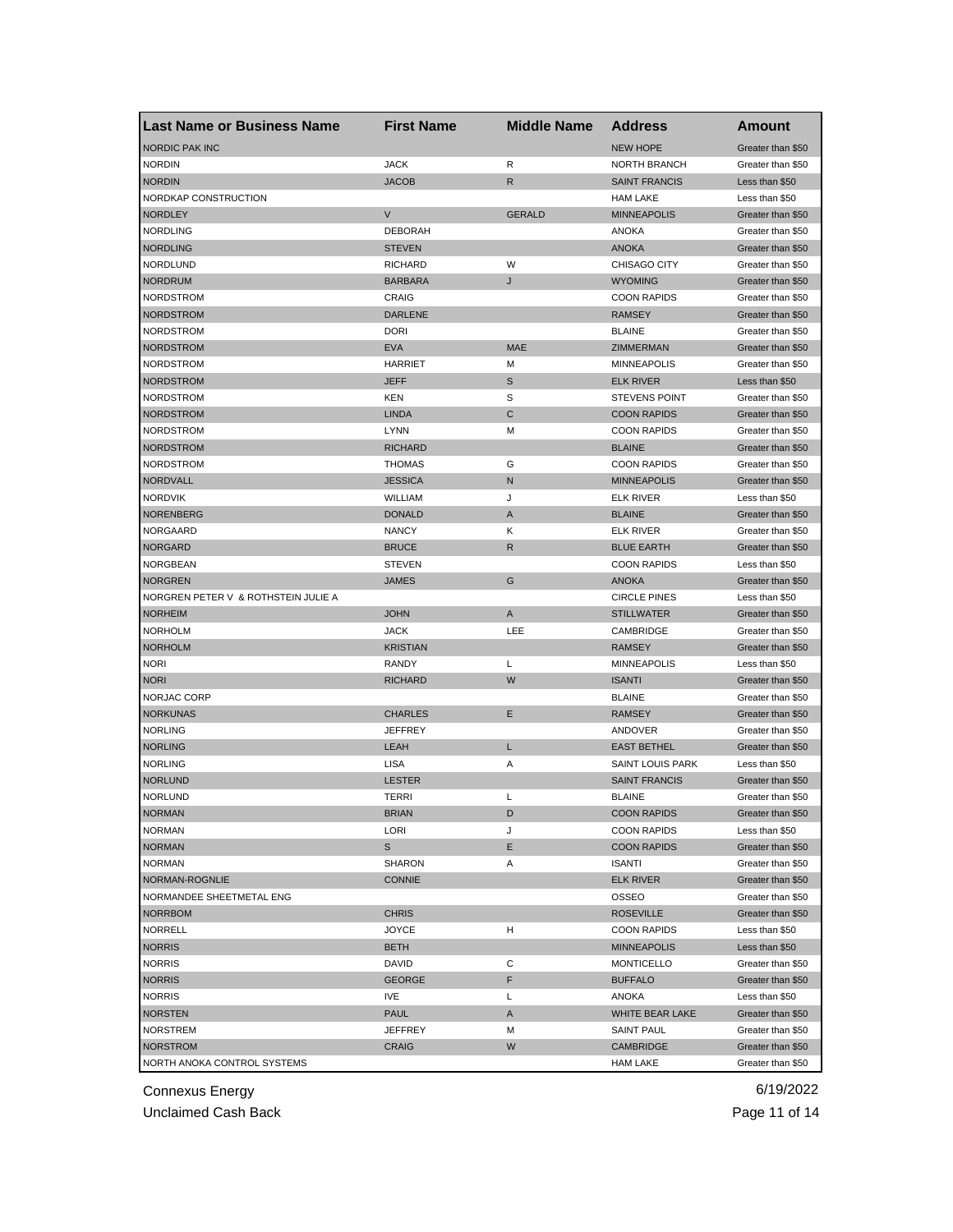| <b>Last Name or Business Name</b>      | <b>First Name</b> | <b>Middle Name</b> | <b>Address</b>         | Amount                              |
|----------------------------------------|-------------------|--------------------|------------------------|-------------------------------------|
| <b>NORTH COUNTRY CARPET INC</b>        |                   |                    | <b>ZIMMERMAN</b>       | Greater than \$50                   |
| NORTH COUNTRY GALLERY                  |                   |                    | <b>BLAINE</b>          | Greater than \$50                   |
| <b>NORTH COUNTRY MACHINE</b>           |                   |                    | <b>CEDAR</b>           | Less than \$50                      |
| NORTH FORK INC                         |                   |                    | <b>CHAMPLIN</b>        | Less than \$50                      |
| NORTH METRO MOTORS COLLISION & AUTO    |                   |                    | <b>EAST BETHEL</b>     | Less than \$50                      |
| NORTH METRO QUALITY HOMES              |                   |                    | ANOKA                  | Greater than \$50                   |
| NORTH NORTHEAST REALTY                 |                   |                    | <b>CIRCLE PINES</b>    | Greater than \$50                   |
| NORTH SHERBURNE AUTO SALE              |                   |                    | <b>PRINCETON</b>       | Less than \$50                      |
| <b>NORTH STAR HOBBIES</b>              |                   |                    | <b>BLAINE</b>          | Greater than \$50                   |
| <b>NORTH STAR TITLE</b>                |                   |                    | <b>MINNEAPOLIS</b>     | Greater than \$50                   |
| NORTH-LAND DEVELOPMENT                 |                   |                    | <b>RAMSEY</b>          | Greater than \$50                   |
| NORTHDALE DAIRY QUEEN                  |                   |                    | <b>ARDEN HILLS</b>     | Greater than \$50                   |
| NORTHDALE DENTIST PA                   |                   |                    | <b>COON RAPIDS</b>     | Less than \$50                      |
| NORTHDALE FITNESS                      |                   |                    | <b>COON RAPIDS</b>     | Greater than \$50                   |
| NORTHERN AVIATION INC                  |                   |                    | <b>BLAINE</b>          | Greater than \$50                   |
| NORTHERN CHIROPRACTIC                  |                   |                    | CEDAR                  | Greater than \$50                   |
| NORTHERN RESEARCH LABORATORIES         |                   |                    | <b>WHITE BEAR LAKE</b> | Less than \$50                      |
| NORTHERN SHOPPING CENTER               |                   |                    | <b>BLAINE</b>          | Greater than \$50                   |
| <b>NORTHERN TRUCK REPAIR</b>           |                   |                    | <b>PRINCETON</b>       | Greater than \$50                   |
| NORTHERN WATER WORKS SUPPLY, INC.      |                   |                    | <b>NEWPORT NEWS</b>    | Greater than \$50                   |
| NORTHGATE ENTERPRISES                  |                   |                    | <b>BLAINE</b>          | Less than \$50                      |
| NORTHLAND CHURCH ALIVE                 |                   |                    | <b>MINNEAPOLIS</b>     | Greater than \$50                   |
| NORTHLAND FURNITURE LLC                |                   |                    | <b>HAM LAKE</b>        | Greater than \$50                   |
| NORTHRIDGE HOMES INC                   |                   |                    | <b>FRIDLEY</b>         |                                     |
| <b>NORTHSTAR ENTERPRISES</b>           |                   |                    | ANDOVER                | Less than \$50<br>Greater than \$50 |
| <b>NORTHTOWN CHIROPRACTIC</b>          |                   |                    |                        |                                     |
|                                        |                   |                    | <b>BLAINE</b>          | Greater than \$50                   |
| NORTHTOWN TRANSMISSION                 |                   |                    | <b>BLAINE</b>          | Greater than \$50                   |
| NORTHTOWN TRIANGLE LTD                 |                   |                    | <b>EDINA</b>           | Greater than \$50                   |
| NORTHWAY CONST CO INC                  |                   |                    | <b>SHOREVIEW</b>       | Greater than \$50                   |
| NORTHWEST COMM REALTY INC              |                   |                    | <b>ELK RIVER</b>       | Greater than \$50                   |
| <b>NORTHWEST FABRICS</b>               |                   |                    | <b>CHARLOTTE</b>       | Greater than \$50                   |
| NORTHWEST TRANSMISSION                 |                   |                    | MAPLE GROVE            | Greater than \$50                   |
| <b>NORTHWINDS GALLERY</b>              |                   |                    | <b>ISANTI</b>          | Greater than \$50                   |
| <b>NORTON</b>                          | <b>JOSEPH</b>     |                    | <b>ANOKA</b>           | Less than \$50                      |
| <b>NORTON</b>                          | <b>MARVEL</b>     | L                  | <b>MINNEAPOLIS</b>     | Less than \$50                      |
| <b>NORTON</b>                          | PAUL              |                    | <b>TWO HARBORS</b>     | Greater than \$50                   |
| <b>NORTON</b>                          | <b>ROBERT</b>     | Е                  | <b>TWO HARBORS</b>     | Greater than \$50                   |
| <b>NORTON</b>                          | SCOTT             | Α                  | ROBBINSDALE            | Greater than \$50                   |
| <b>NORTON</b>                          | <b>STEVEN</b>     | G                  | <b>ISANTI</b>          | Greater than \$50                   |
| <b>NORTON</b>                          | WILLIAM           | J                  | OUTING                 | Greater than \$50                   |
| <b>NORWEST</b>                         | <b>BANK</b>       |                    | <b>SAINT PAUL</b>      | Less than \$50                      |
| NORWEST PROPERTIES INC NORWEST CTR 19T |                   |                    | <b>MINNEAPOLIS</b>     | Greater than \$50                   |
| <b>NORWOOD</b>                         | EARL              | B                  | FORT RIPLEY            | Greater than \$50                   |
| <b>NOSAN</b>                           | GARY              | <b>ROBERT</b>      | <b>ELK RIVER</b>       | Greater than \$50                   |
| <b>NOSBICH</b>                         | <b>TIMOTHY</b>    | D                  | <b>RICHFIELD</b>       | Greater than \$50                   |
| <b>NOSBISH</b>                         | TIM               | D                  | <b>BLAINE</b>          | Greater than \$50                   |
| <b>NOSBUSCH</b>                        | <b>JOHN</b>       | Α                  | <b>CIRCLE PINES</b>    | Greater than \$50                   |
| <b>NOTCH</b>                           | <b>JOHN</b>       | С                  | <b>SAINT CLOUD</b>     | Greater than \$50                   |
| <b>NOTHNAGEL</b>                       | <b>LINDSEY</b>    | A                  | <b>NEVIS</b>           | Greater than \$50                   |
| <b>NOTO</b>                            | <b>CATHY</b>      | Α                  | ANDOVER                | Greater than \$50                   |
| <b>NOTSCH</b>                          | CAROLE            | A                  | <b>LINO LAKES</b>      | Greater than \$50                   |
| <b>NOTSCH</b>                          | <b>NANCY</b>      | J                  | <b>FRIDLEY</b>         | Greater than \$50                   |
| <b>NOTSCH</b>                          | <b>STEPHEN</b>    | Ε                  | <b>COLD SPRING</b>     | Greater than \$50                   |
| <b>NOUIS</b>                           | <b>JEROME</b>     | J                  | <b>MINNEAPOLIS</b>     | Less than \$50                      |
| <b>NOVACK</b>                          | <b>JASON</b>      |                    | <b>BLAINE</b>          | Greater than \$50                   |
| <b>NOVACK</b>                          | <b>MICHAEL</b>    | P                  | <b>COON RAPIDS</b>     | Greater than \$50                   |

Unclaimed Cash Back **Page 12 of 14**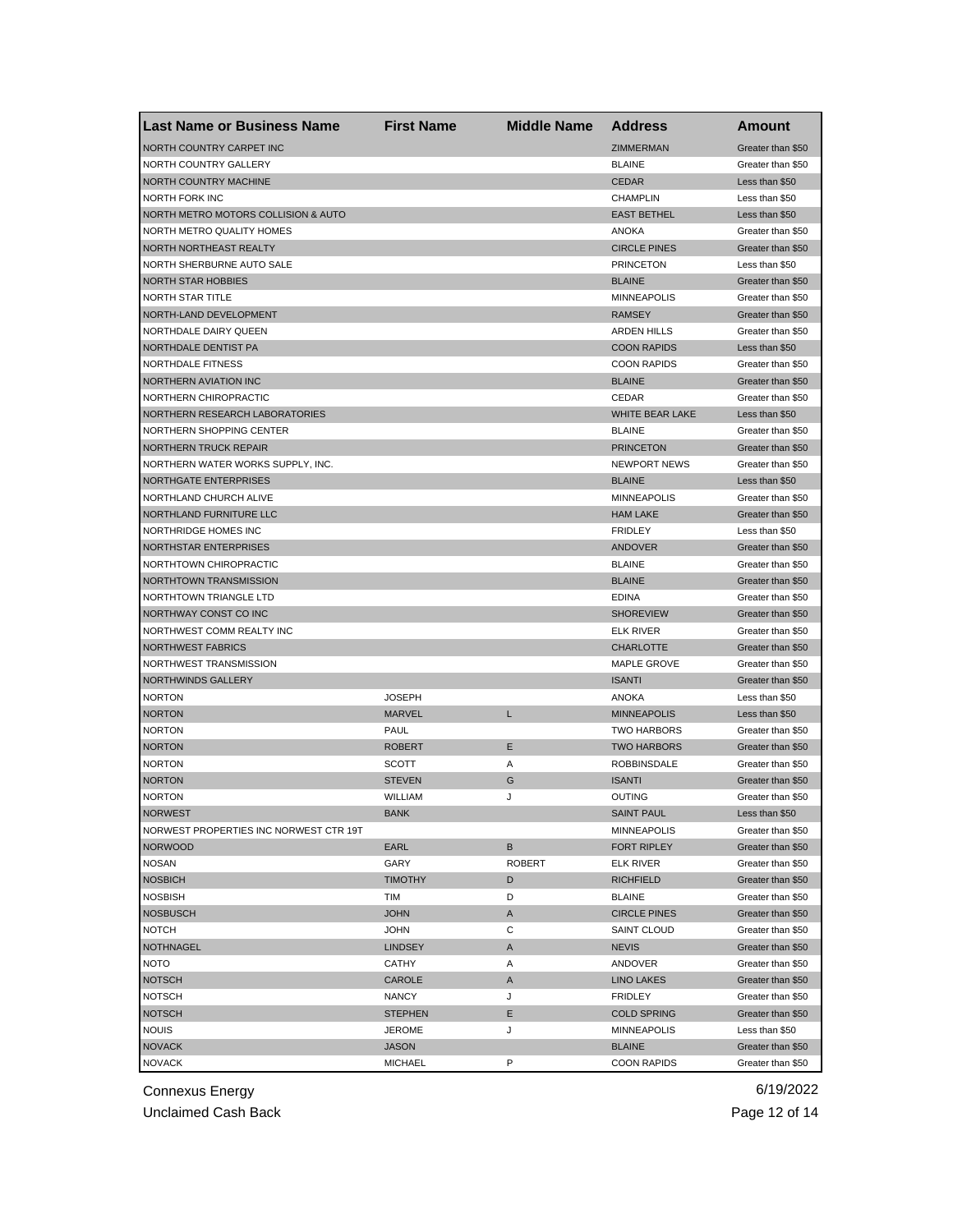| <b>Last Name or Business Name</b> | <b>First Name</b> | <b>Middle Name</b> | <b>Address</b>          | Amount            |
|-----------------------------------|-------------------|--------------------|-------------------------|-------------------|
| <b>NOVAK</b>                      | <b>DALE</b>       |                    | <b>SAINT PAUL</b>       | Greater than \$50 |
| <b>NOVAK</b>                      | DANIEL            | J                  | <b>CHETEK</b>           | Less than \$50    |
| <b>NOVAK</b>                      | <b>JASON</b>      | M                  | <b>COON RAPIDS</b>      | Greater than \$50 |
| <b>NOVAK</b>                      | <b>JOHN</b>       | Г                  | <b>HAM LAKE</b>         | Greater than \$50 |
| <b>NOVAK</b>                      | <b>JOSEPH</b>     | A                  | <b>RAMSEY</b>           | Greater than \$50 |
| <b>NOVAK</b>                      | <b>MICHAEL</b>    | G                  | ANDOVER                 | Greater than \$50 |
| <b>NOVAK</b>                      | <b>ROBERT</b>     |                    | <b>RAMSEY</b>           | Greater than \$50 |
| <b>NOVAK</b>                      | <b>ROBERT</b>     | J                  | <b>BLAINE</b>           | Less than \$50    |
| <b>NOVAK</b>                      | <b>ROBERT</b>     | J                  | <b>BLAINE</b>           | Greater than \$50 |
| <b>NOVAK INC</b>                  |                   |                    | <b>FOREST LAKE</b>      | Greater than \$50 |
| NOVAK ROBINSON AUTO MART          |                   |                    | <b>FOREST LAKE</b>      | Greater than \$50 |
| <b>NOVIT</b>                      | GARY              | J                  | MAPLE GROVE             | Less than \$50    |
| NOVITSKY                          | <b>SHERRI</b>     |                    | <b>FRIDLEY</b>          | Less than \$50    |
| <b>NOVOTNY</b>                    | CANDI             | Κ                  | <b>COON RAPIDS</b>      | Greater than \$50 |
| NOVOTNY                           | <b>CLARENCE</b>   | F                  | <b>PRINCETON</b>        | Greater than \$50 |
| <b>NOVOTNY</b>                    | <b>JOHN</b>       | Ε                  | <b>COON RAPIDS</b>      | Greater than \$50 |
| <b>NOVOTNY</b>                    | <b>KRISTIN</b>    |                    | <b>ISANTI</b>           | Greater than \$50 |
| <b>NOVOTNY</b>                    | <b>TONY</b>       |                    | <b>BLAINE</b>           | Greater than \$50 |
| <b>NOWLAN</b>                     | <b>STEVEN</b>     |                    | <b>COON RAPIDS</b>      | Greater than \$50 |
| <b>NOWLING</b>                    | JANET             |                    | <b>PRINCETON</b>        | Greater than \$50 |
| <b>NOWTHEN STORAGE</b>            |                   |                    | <b>PRINCETON</b>        | Less than \$50    |
| <b>NOYES</b>                      | GARY              | M                  | <b>BLAINE</b>           | Greater than \$50 |
| <b>NOYES</b>                      | <b>KAYLA</b>      | M                  | <b>ISANTI</b>           | Less than \$50    |
| <b>NOYES</b>                      | <b>KEVIN</b>      | L                  |                         |                   |
| <b>NRF ASSOCIATES LTP</b>         |                   |                    | <b>STACY</b><br>ANDOVER | Greater than \$50 |
| NU DESIGN INC                     |                   |                    | PINE CITY               | Greater than \$50 |
|                                   |                   |                    |                         | Greater than \$50 |
| <b>NUEBEL</b>                     | <b>ERICKA</b>     |                    | <b>CAMBRIDGE</b>        | Greater than \$50 |
| <b>NUGENT</b>                     | <b>MICHAEL</b>    | G                  | OAK GROVE               | Greater than \$50 |
| <b>NUGENT</b>                     | <b>THOMAS</b>     | M                  | <b>CIRCLE PINES</b>     | Greater than \$50 |
| NUMAINVILLE                       | <b>WOODROW</b>    |                    | <b>MINNEAPOLIS</b>      | Less than \$50    |
| NUMAINVILLE                       | <b>WOODROW</b>    | W                  | <b>MINNEAPOLIS</b>      | Greater than \$50 |
| <b>NUNCIO</b>                     | <b>CHRISTINE</b>  | M                  | <b>MINNEAPOLIS</b>      | Less than \$50    |
| <b>NUORALA</b>                    | <b>LAWRENCE</b>   | G                  | <b>BETHEL</b>           | Greater than \$50 |
| <b>NUSBAUM</b>                    | DALE              | Ε                  | <b>COON RAPIDS</b>      | Greater than \$50 |
| <b>NUTTER</b>                     | <b>DONNA</b>      | M                  | <b>ANOKA</b>            | Greater than \$50 |
| <b>NYANAMBA</b>                   | <b>DUNCAN</b>     | М                  | <b>COON RAPIDS</b>      | Greater than \$50 |
| <b>NYARIKI</b>                    | <b>EVANS</b>      |                    | <b>RAMSEY</b>           | Greater than \$50 |
| <b>NYBERG</b>                     | <b>BENNETT</b>    | W                  | <b>WYOMING</b>          | Greater than \$50 |
| <b>NYBERG</b>                     | CARL              | D                  | <b>COON RAPIDS</b>      | Greater than \$50 |
| <b>NYBERG</b>                     | <b>RONALD</b>     |                    | <b>MINNEAPOLIS</b>      | Greater than \$50 |
| <b>NYBERG</b>                     | <b>SHIRLEY</b>    | S                  | CEDAR                   | Greater than \$50 |
| <b>NYBERG</b>                     | STEVEN            | Ε                  | <b>AITKIN</b>           | Greater than \$50 |
| <b>NYE</b>                        | <b>PERRY</b>      | L                  | <b>ANOKA</b>            | Greater than \$50 |
| <b>NYEN</b>                       | LISA              |                    | CRYSTAL                 | Greater than \$50 |
| <b>NYGAARD</b>                    | <b>CRAIG</b>      |                    | <b>MESA</b>             | Greater than \$50 |
| NYGAARD                           | GERALD            | Е                  | <b>OTSEGO</b>           | Greater than \$50 |
| <b>NYGAARD</b>                    | <b>ROBERT</b>     | W                  | <b>MINNEAPOLIS</b>      | Less than \$50    |
| <b>NYGAARD</b>                    | <b>STEVEN</b>     | В                  | <b>GLADSTONE</b>        | Greater than \$50 |
| <b>NYGAARD</b>                    | <b>TODD</b>       | С                  | <b>COLUMBIA HEIGHTS</b> | Greater than \$50 |
| NYGARD                            | JAMES             | С                  | PEQUOT LAKES            | Greater than \$50 |
| <b>NYGARD</b>                     | <b>JOEL</b>       | A                  | <b>WYOMING</b>          | Greater than \$50 |
| <b>NYGARD</b>                     | <b>MICHAEL</b>    | S                  | ANDOVER                 | Greater than \$50 |
| <b>NYKANEN</b>                    | AMY               | $\mathbb S$        | <b>SUPERIOR</b>         | Greater than \$50 |
| NYLEN                             | <b>BARBARA</b>    | J                  | MINNEAPOLIS             | Less than \$50    |
| <b>NYMANN</b>                     | <b>GORDON</b>     | D                  | <b>MOUNDSVIEW</b>       | Greater than \$50 |
| <b>NYQUIST</b>                    | <b>DIANE</b>      | R                  | SAINT FRANCIS           | Less than \$50    |
|                                   |                   |                    |                         |                   |

Unclaimed Cash Back **Page 13 of 14**